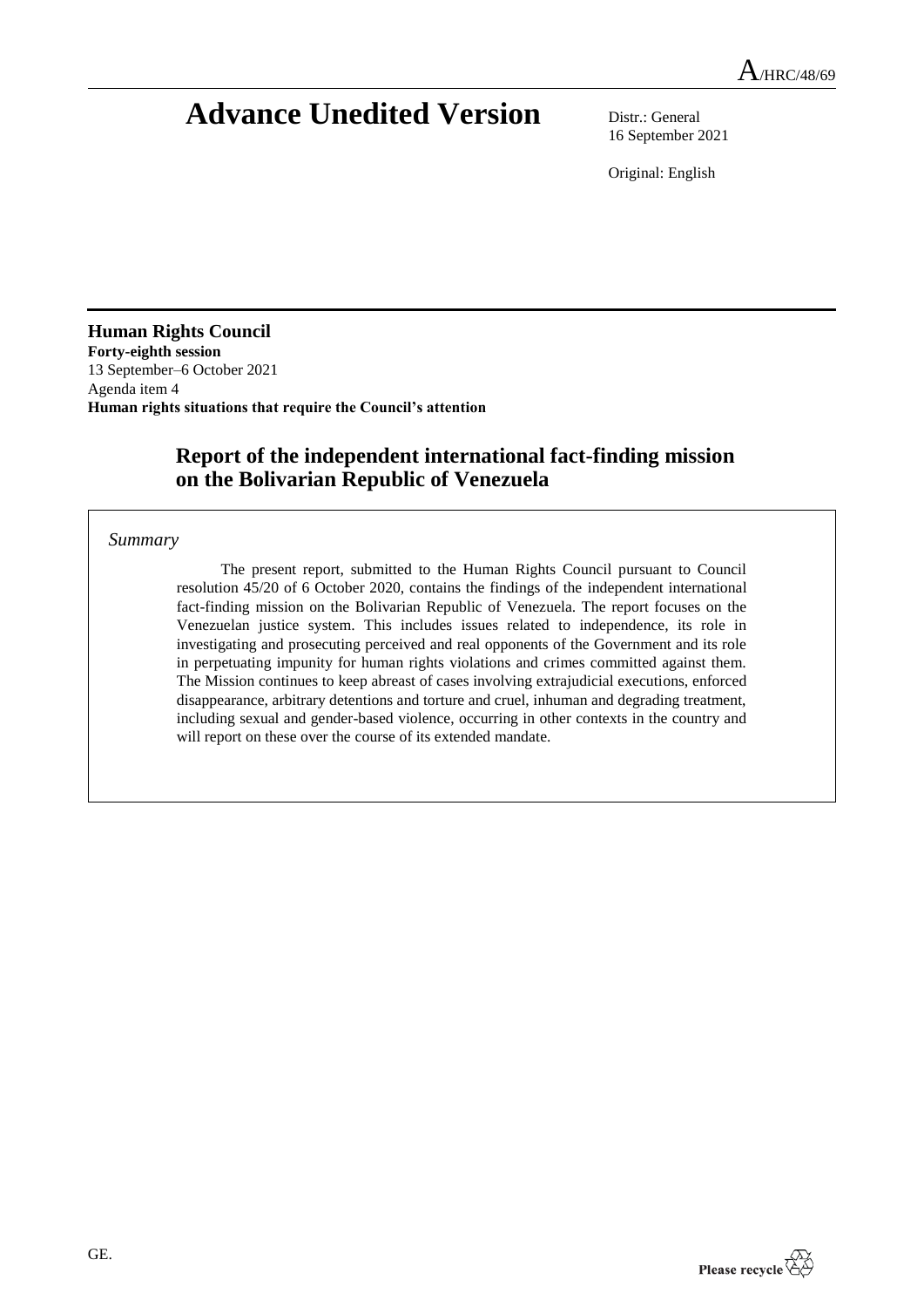# **I. Introduction**

# **A. Background**

1. In its resolution 42/25 of 27 September 2019, the Human Rights Council established the independent international fact-finding mission on the Bolivarian Republic of Venezuela (hereinafter "the Mission" and "Venezuela", respectively). The Mission presented its first report to the Human Rights Council on 15 September 2020.<sup>1</sup> On 6 October 2020, the Human Rights Council extended the Mission's mandate for an additional two years, until September 2022, through resolution 45/20.

2. Resolution 45/20 enabled the Mission to continue investigating gross human rights violations, including extrajudicial executions, enforced disappearances, arbitrary detentions, and torture and other cruel, inhuman or degrading treatment, including those involving sexual and gender-based violence since 2014. The Human Rights Council requested that the Mission present written reports on its findings during its forty-eighth session.<sup>2</sup>

3. In the present report and the report with detailed findings, the Mission is furthering its mandate to work towards combatting impunity and ensuring justice and accountability by deepening its examinations into the roles of actors within the Venezuelan justice system in the commission of human rights violations and crimes. The present report will focus on the judicial system's role in investigating and prosecuting real and perceived opponents of the Government, and in perpetuating impunity for human rights violations and crimes committed against them.

4. In the cases investigated, the Mission notes that such real and perceived opponents or critics of the Government include, increasingly, individuals and/or organizations that document, denounce or attempt to address human rights or social and economic problems in the country, or individuals that interfere or are perceived to interfere with interests of government actors, whether political, economic or criminal.

5. Although the Mission continues to investigate other human rights violations falling within its mandate, significant delays in recruiting staff members impeded its capacity to carry out in depth investigations into violations outside the current area of focus to present to the Human Right Council at its forty-eighth session. For most of the one-year period between the forty-fifth and forty-eighth sessions, the Mission operated with less than one third of its intended capacity.

6. The focus of the present report in no way minimizes cases involving extrajudicial executions, enforced disappearances, arbitrary detentions and torture and cruel, inhuman and degrading treatment, including sexual and gender-based violence, committed against other individuals in Venezuela. The Mission remains concerned about continued allegations, including:

- Killings consistent with previously documented patterns of extrajudicial executions and other violations in the context of security operations in low-income, urban neighbourhoods in Caracas. These require more in-depth investigation, but available indications are that they have continued apace.
- Killings and other alleged violations, including acts of torture and cruel inhuman and degrading treatment, sexual and gender-based violence, and arbitrary detentions, in the context of armed confrontations in Apure state as of March 2021, involving State police and military forces.
- Human rights violations occurring in the Arco Minero region, involving extrajudicial executions, enforced disappearances and sexual and gender-based violence, by members of the military and non-State armed actors, including violations against indigenous peoples and individuals.

<sup>&</sup>lt;sup>1</sup> A/HRC/45/33 and A/HRC/45/CRP.11.

<sup>2</sup> A/HRC/RES/45/20, para. 15.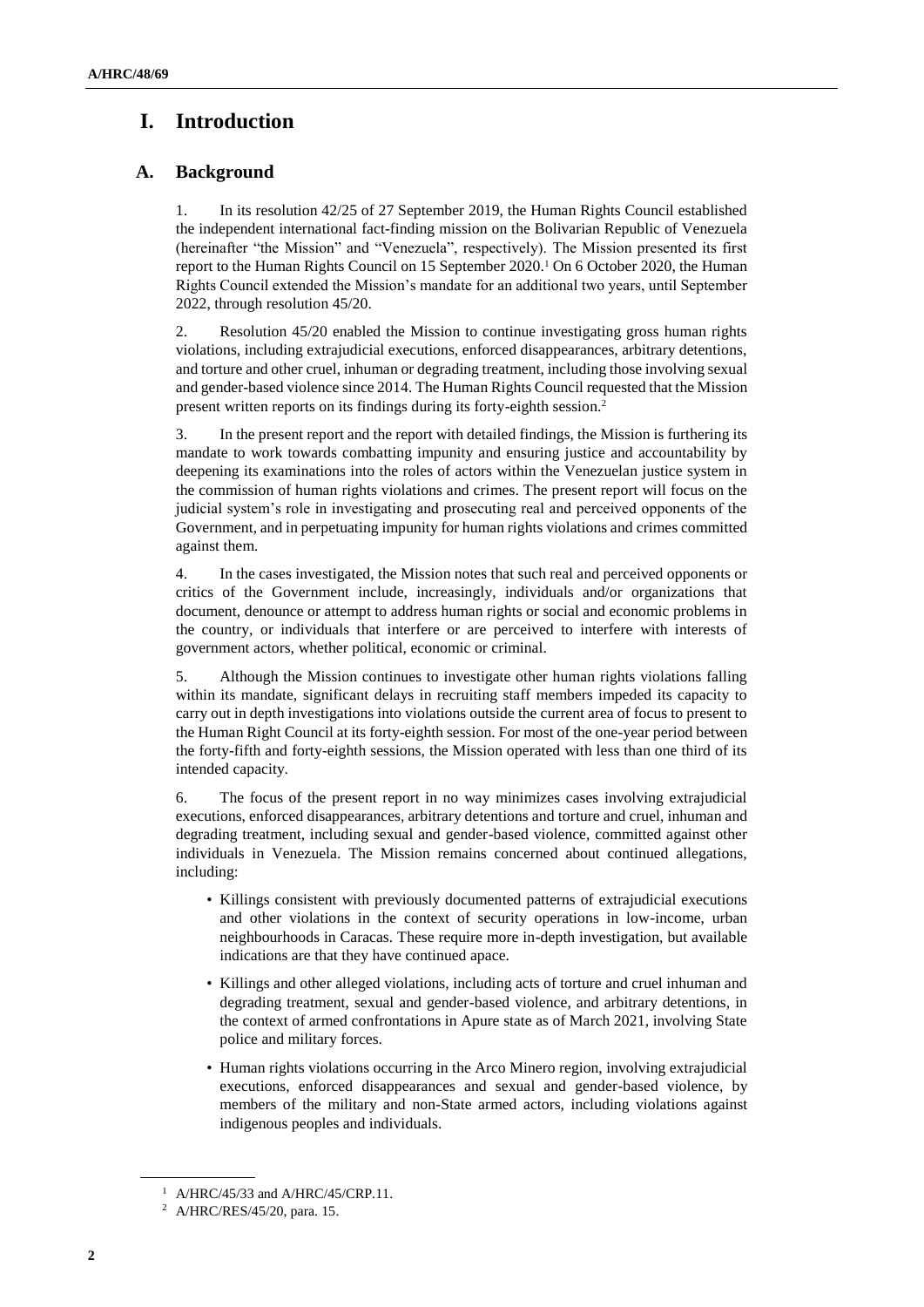- Killings, arbitrary detentions, acts of torture, and other cruel, inhuman and degrading treatment and sexual and gender-based violence, in the context of the Government's response to protests, including those related to economic and social demands.
- Continued acts of torture and cruel, inhuman and degrading treatment, including sexual and gender-based violence, by State law enforcement and intelligence services, consistent with previously identified patterns, and detention conditions amounting to cruel, inhumane or degrading treatment.

7. The Mission will continue to investigate these and other situations over the course of its extended mandate, to provide analysis and conclusions to the Human Rights Council at its forty-ninth and fifty-first sessions. The Mission will consider both State and individual responsibility and victims' right to justice, with respect to violations and crimes documented in its 2020 and 2021 reports, as well as in future reports.

## **B. Methodology and standard of proof**

8. The Mission followed established methodologies and best practices for human rights fact-finding, as developed by the United Nations. The Mission conducted its work in accordance with the principles of independence, impartiality, objectivity, transparency and integrity. The methodology used by the Mission is detailed in its 2020 report.<sup>3</sup>

9. For the present report, the Mission conducted a detailed analysis of 183 detentions of perceived or real opponents (153 men and 30 women) that took place between 2014 and August 2021, in order to evaluate the time, manner and circumstances in which arrests, detentions and judicial proceedings occurred. These include several cases that were reviewed and analysed for the Mission's 2020 report. In relation to those, the Mission obtained information about procedural developments, whenever they occurred, and carried out further analysis. Further, for the present report, the Mission investigated and analysed 73 additional detentions, including 19 that took place since September 2020.

10. As part of these investigations, the Mission conducted an extensive document review of thousands of pages of legal case files, including arrest warrant requests by the prosecution, arrest and search warrant orders by courts, and records of initial appearances, preliminary hearings, oral and public trials, appeals and responses to other legal recourses.

11. The Mission held 177 interviews (99 men, 76 women and 2 group interviews involving women and men), including 57 with victims or their family members, 60 with legal representatives and 36 individuals who worked in justice system institutions during the period covered by the Mission's mandate. In addition, the Mission published a questionnaire open to any verifiable current or former judge, prosecutor and/or lawyer admitted to practice in Venezuela. It received 86 responses, reflected in the relevant substantive sections below (42 men, 36 women and 8 unidentified).<sup>4</sup>

12. Human Rights Council Resolution 45/20 urged Venezuelan authorities to cooperate fully with the Mission, to grant it immediate, full and unfettered access to the country, and to provide it with all the information necessary to fulfil its mandate. <sup>5</sup> The Mission regrets that two years into its mandate, the Venezuelan government still has neither permitted its members to visit Venezuela, nor responded to any of the 17 letters the Mission sent between September 2020 and September 2021.

13. The Mission continued to use "reasonable grounds to believe" as its standard of proof. This standard is met when factual information has been collected which would satisfy an objective and ordinarily prudent observer that the incident has occurred as described with a reasonable degree of certainty. The Mission recalls that determinations about individual responsibility for the documented violations can only be made by competent judicial

<sup>3</sup> Ibid., paras. 9-14.

<sup>4</sup> Responses on file with the Mission.

<sup>5</sup> A/HRC/RES/45/20, para. 16.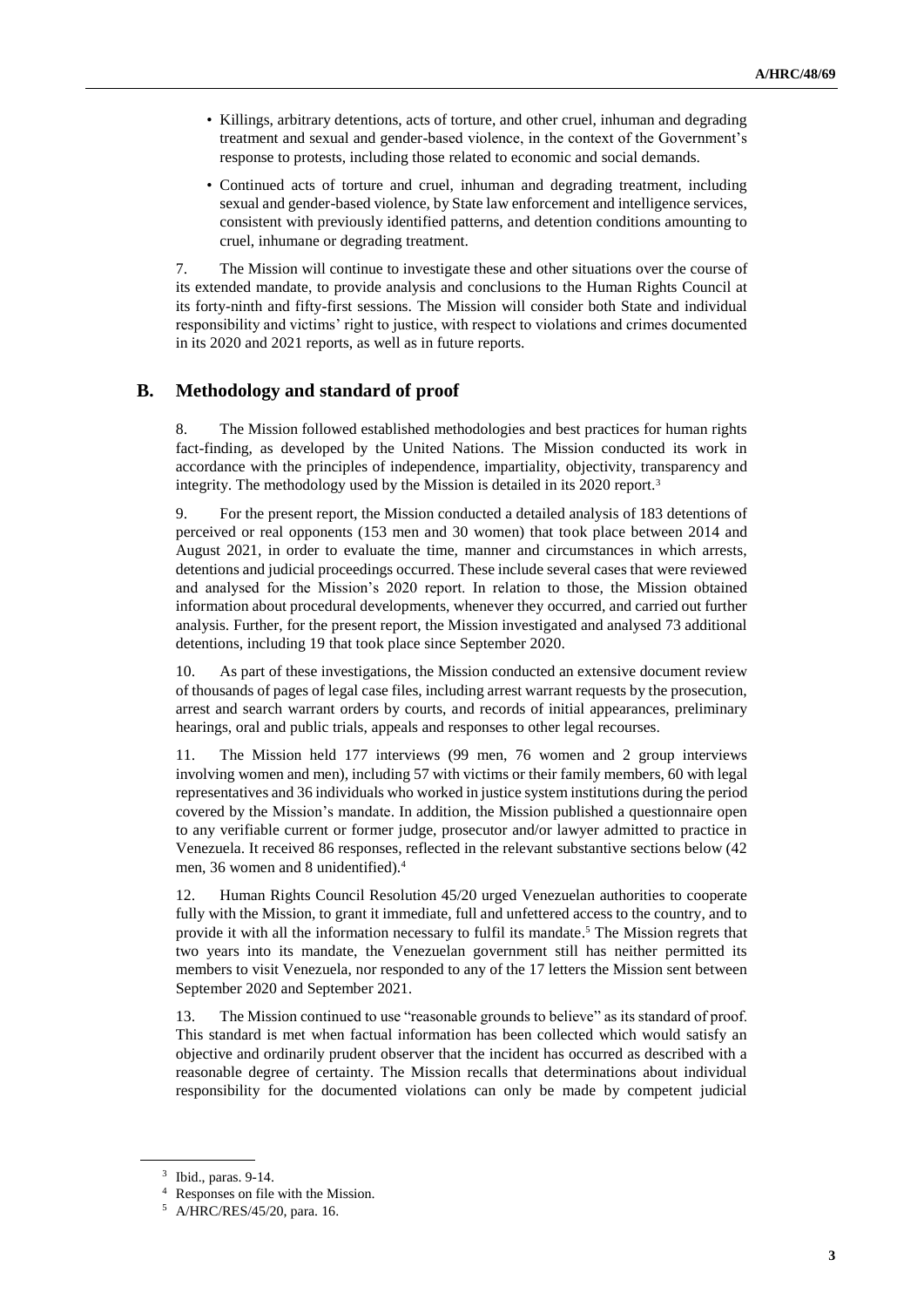authorities, while fully respecting the accused's due process rights, including the right to defence.

# **II. Independence of the justice system**

14. An independent and impartial justice system is essential for upholding the rule of law and ensuring the protection of human rights. In Venezuela, the legal and administrative reforms which contributed to the deterioration of judicial system independence took place over many years, at least since the adoption of the 1999 Constitution. More information on these reforms can be found in the Mission's detailed findings. According to several former judicial and prosecutorial sources, erosion of prosecutorial and judicial independence has accelerated in recent years, including in the period covered by the Mission's mandate.

## **A. Selection and discipline of judges**

15. The 1999 Constitution established procedures for the selection of Supreme Tribunal justices and lower court judges, and included safeguards to help ensure the transparent, nonpolitical and merit-based selection of judicial actors.<sup>6</sup> Progressive failure to comply with these standards lies at the root of the deterioration in judicial independence, both internal and external to the justice system. Political interference in the selection of Supreme Tribunal justices resulted in a permanent shift in its ideological alignment and had a cascading effect over the judiciary as a whole.

#### **1. Supreme Tribunal justices**

16. The 1999 Constitution states that Supreme Tribunal justices shall be elected for a single term of 12 years through a public and merit-based process.<sup>7</sup> Over the past decades, the National Assembly has passed laws circumventing this constitutionally mandated process and increasing political influence over the selection of Supreme Tribunal justices.

17. The Supreme Tribunal of Justice's current configuration was confirmed in December 2015. Following the opposition's majority win of the National Assembly, the outgoing legislature appointed the 32 Supreme Tribunal justices to serve from 2015-2027.<sup>8</sup> The appointments were not carried out in accordance with relevant constitutional provisions, including with respect to procedural timeframes.<sup>9</sup> According to sources with inside knowledge, of the 32 judges, 29 were selected from circles closely aligned to the ruling party's political ideology.

18. In the lead up to the December 2015 appointment, 13 of the outgoing justices took early retirement, several of whom later testified that Chief Justice Maikel Moreno had pressured them to do so,<sup>10</sup> sidestepping legal requirements regarding the removal of Supreme Tribunal justices.<sup>11</sup> Successive attempts by other organs of the State to nullify the December 2015 appointments were rejected by the same Supreme Tribunal of Justice, effectively allowing the new justices to affirm their own appointments.

19. The significance of these appointments becomes evident given the almost complete control exercised by the Supreme Tribunal over other institutions within the judiciary, including through the appointment and discipline of first instance and appellate judges and

<sup>6</sup> Ibid., arts. 255, 263 and 264; 2010 Organic law of the Supreme Tribunal of Justice, art. 37

<sup>7</sup> 1999 Constitution, art. 264.

<sup>8</sup> Agreement issued by the National Assembly, Published in the Official Gazette of the Bolivarian Republic of Venezuela No. 40.816 of 23 December 2015.

<sup>9</sup> 2010 Organic Law of the Supreme Tribunal of Justice, arts. 70 and 71.

<sup>&</sup>lt;sup>10</sup> Final Report, Special Commission of the National Assembly for the study and analysis of the selection process of principal and alternate magistrates of the Supreme Tribunal of Justice, 24 March 2016, pp. 11-12

<sup>&</sup>lt;sup>11</sup> The Mission wrote to Chief Justice Moreno on 30 July and 3 September 2021 about this. It had not received a response at the time of writing.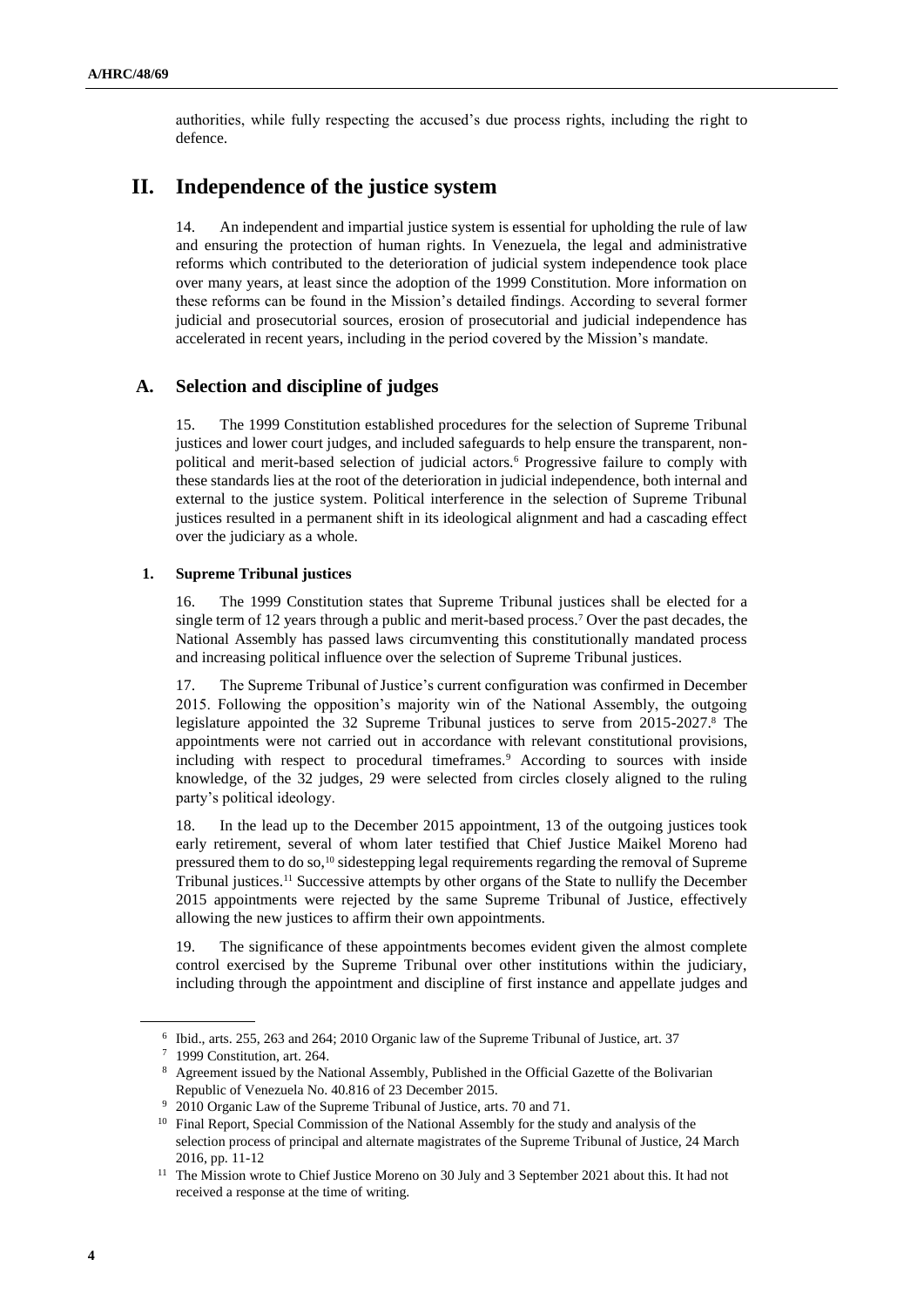the appointment of Criminal Judicial Circuit presidents. The Supreme Tribunal also carries out constitutional reviews of laws and other legal provisions<sup>12</sup> at all levels of the State.

#### **2. First instance and appellate judges**

20. The Supreme Tribunal of Justice is responsible for the appointment and swearing in of judges.<sup>13</sup> By law, admission to the judicial profession and promotions must be determined by a public competitive process, in accordance with the principles of professionalism and suitability of candidates.<sup>14</sup> Competitive selections of judges have not been held since 2003 and instead, the Supreme Tribunal appoints judges provisionally, meaning that it can both select and remove them without compliance with the constitutional process. In January 2021, at the opening of the judicial year, Chief Justice Maikel Moreno reported that 881 provisional judges had been appointed in 2020.<sup>15</sup>

21. The Supreme Tribunal appoints provisional judges through its Judicial Commission. The Judicial Commission was initially tasked with mostly administrative functions, but a series of Supreme Tribunal resolutions have progressively granted it further-reaching powers to select and discipline first instance and appellate judges. According to sources consulted, the Judicial Commission makes nominations and removals based mainly on personal or political considerations.

#### **3. Discipline and removal of judges**

22. Despite Constitutional guarantees that disciplinary proceedings against judges be public, oral and expeditious and in accordance with due process, judges interviewed reported experiencing regular threats of dismissal or pressure to resign or request early retirement. The judges alleged that the presidents of the Criminal Judicial Circuits were responsible for many such threats for retaliatory or coercive purposes.

23. The 1999 Constitution provides that discipline of judges shall be in accordance with a Judicial Code of Ethics, which was adopted by the National Assembly ten years later, in 2009.<sup>16</sup> In 2013, the Supreme Tribunal of Justice issued a judgment holding that the Code of Ethics did not apply to provisional judges, despite the Code's express provisions to the contrary. As explained by one judicial source, this has resulted in two categories of judges: "those who have rights and those who do not".

24. The General Inspectorate of Courts is responsible for receiving and substantiating complaints filed against judges in the performance of their duties.<sup>17</sup> Although the General Inspectorate is intended to function autonomously, sources with inside knowledge revealed that over time the Plenary Chamber of the Supreme Tribunal of Justice intensified its control over the General Inspectorate. Since 2004, all but one of the Inspectors General simultaneously served on the Supreme Tribunal of Justice, compromising the General Inspectorate's independence.

25. Former court inspectors told the Mission that Supreme Tribunal justices often intervened in specific cases by issuing requests, either directly or via the Inspector General, to open cases related to specific judges. Court inspectors' work was hindered further because some judicial actors were considered "untouchable" and inspectors were required to find a way to justify dismissing cases against them, even when there were grounds to believe they had committed disciplinary infractions.

<sup>12</sup> 1999 Constitution, art. 334.

<sup>13</sup> Ibid., art. 255.

<sup>14</sup> Ibid., art. 255.

<sup>15</sup> YouTube video, Inicio del año judicial 2021 en Venezuela: Palabras de Maikel Moreno, Nicolás Maduro y M. Ameliach, minute 26.30, 22 January 2021.

<sup>16</sup> See 1999 Constitution, art. 267 and 2009 Judicial Code of Ethics.

<sup>17</sup> 2010 Organic Law of the Supreme Tribunal of Justice, art. 81.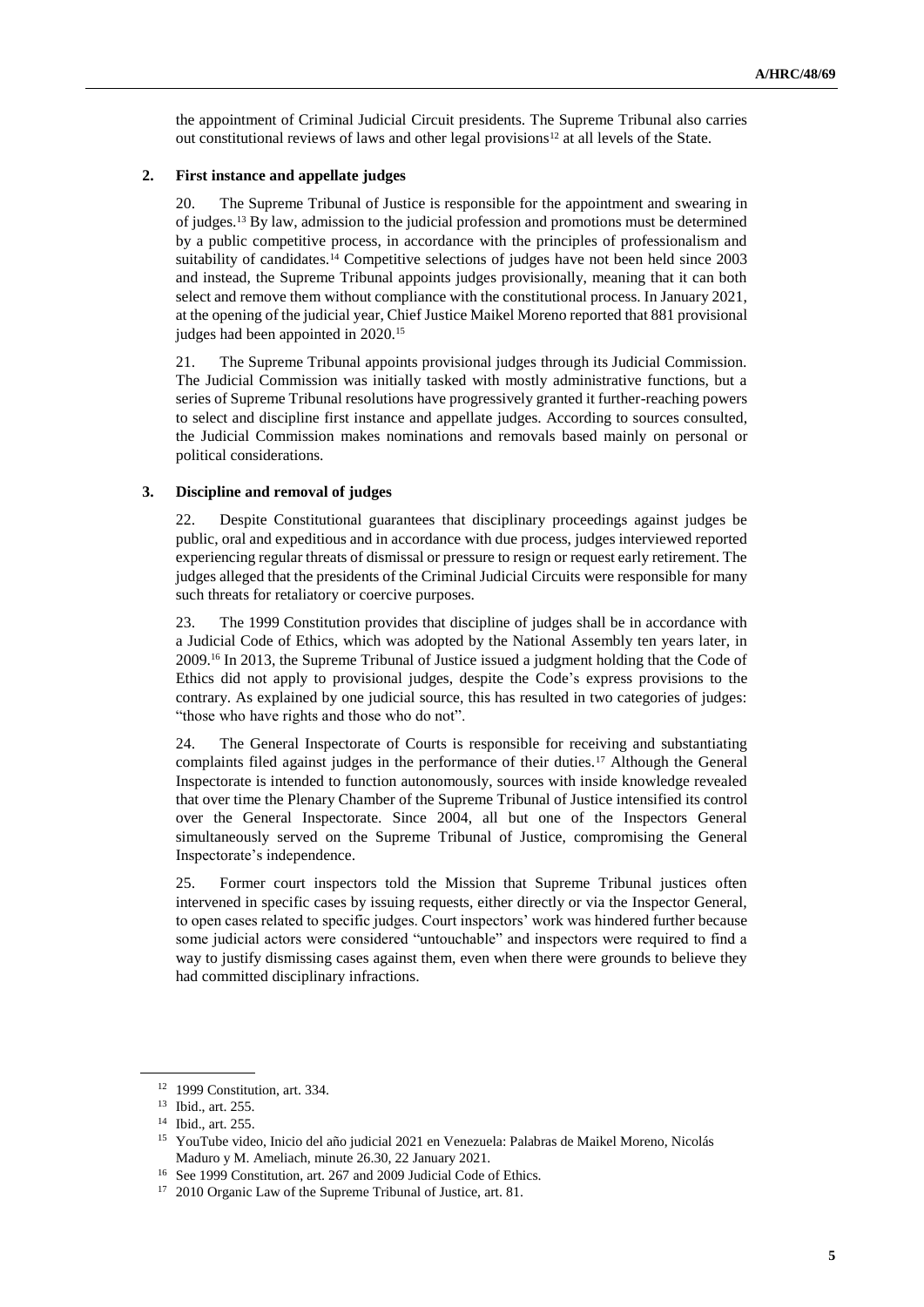## **B. Selection, discipline and removal of public prosecutors**

26. Under the Constitution, appropriate measures shall be developed to ensure the suitability, probity and career stability of prosecutors.<sup>18</sup> The 2007 Organic Law of the Public Prosecutor's Office established the career of public prosecutors,<sup>19</sup> accessible via public competition and a competitive examination.<sup>20</sup>

27. According to information received, nearly all public prosecutors working in Venezuela at the time of writing were provisional.<sup>21</sup> In September 2018, the new Chief Prosecutor Tarek William Saab effectively eliminated the prosecutorial career track by passing a resolution that declared that all civil servants within the Public Prosecutor's Office are in "positions of trust" and can be freely appointed and removed.<sup>22</sup> According to former prosecutors consulted, entry to the Public Prosecutor's Office is no longer a meritocracy and depends largely upon partisan personal or political factors or influence.

28. The Mission received consistent information that disciplinary procedures failed to guarantee prosecutors' rights to an objective evaluation and decision in a process determined in accordance with the law. Prosecutors working at all levels were affected, but especially those prosecuting public political or security officials and investigating violations in the context of political protests. The 2015 Statute of the Public Prosecutor's Office<sup>23</sup> outlines disciplinary measures against public prosecutors, but does not apply to non-career public prosecutors.<sup>24</sup>

29. On 20 June 2017, the Plenary Chamber of the Supreme Tribunal lifted Chief Prosecutor Luisa Ortega Díaz's immunity, for "serious misconduct" arising from her failure to investigate deaths resulting from "violent acts generated by opposition political parties".<sup>25</sup> The former Chief Prosecutor was later removed from the position in one of the National Constituent Assembly's first acts,<sup>26</sup> despite legal provisions reserving this decision for the National Assembly.

30. The Mission received credible information from former prosecutors, both tenured and provisional, who described being removed from office for political motives and without any process. Following the change of Chief Prosecutor in August 2017, 196 public prosecutors throughout the country were summarily dismissed, many of whom had publicly demonstrated criticism of government actions, including the election of the National Constituent Assembly.<sup>27</sup>

### **C. Interference with judicial and prosecutorial independence**

31. Judicial and prosecutorial actors at all levels told the Mission that they had experienced or witnessed external interference and/or received instructions about how to decide certain cases, which were not in line with the facts of the case. These instructions came both from political actors and from within the judicial or prosecutorial hierarchy, often acting in coordination.

32. The Mission received information from multiple sources within various judicial institutions that certain individuals were untouchable and as such could not face prosecutions. These are individuals, including political and security officials, sometimes with links to

<sup>18</sup> 1999 Constitution, art. 286.

<sup>19</sup> 2007 Organic Law of the Public Prosecutor's Office, art. 93.

<sup>20</sup> Ibid., art. 94.

<sup>21</sup> See Acceso a la Justicia, Informe sobre el Desempeño del Ministerio Público (2000-2018), pp. 35 and 41.

<sup>22</sup> Public Prosecutor's Office Resolution No. 2703 of 13 September 2018.

<sup>23</sup> 2015 Statute of the Public Prosecutor's Office, Chapter III.

<sup>24</sup> Ibid., art. 87.

<sup>&</sup>lt;sup>25</sup> Judgment No. 43 of 20 June 2017. The Mission notes having received allegations regarding interference with prosecutorial independence during Luisa Ortega Diaz's tenure as Chief Prosecutor.

<sup>&</sup>lt;sup>26</sup> Constitutional Decree, Published in Official Gazette No. 6.322 of 5 August 2017.

<sup>27</sup> List of prosecutors on file.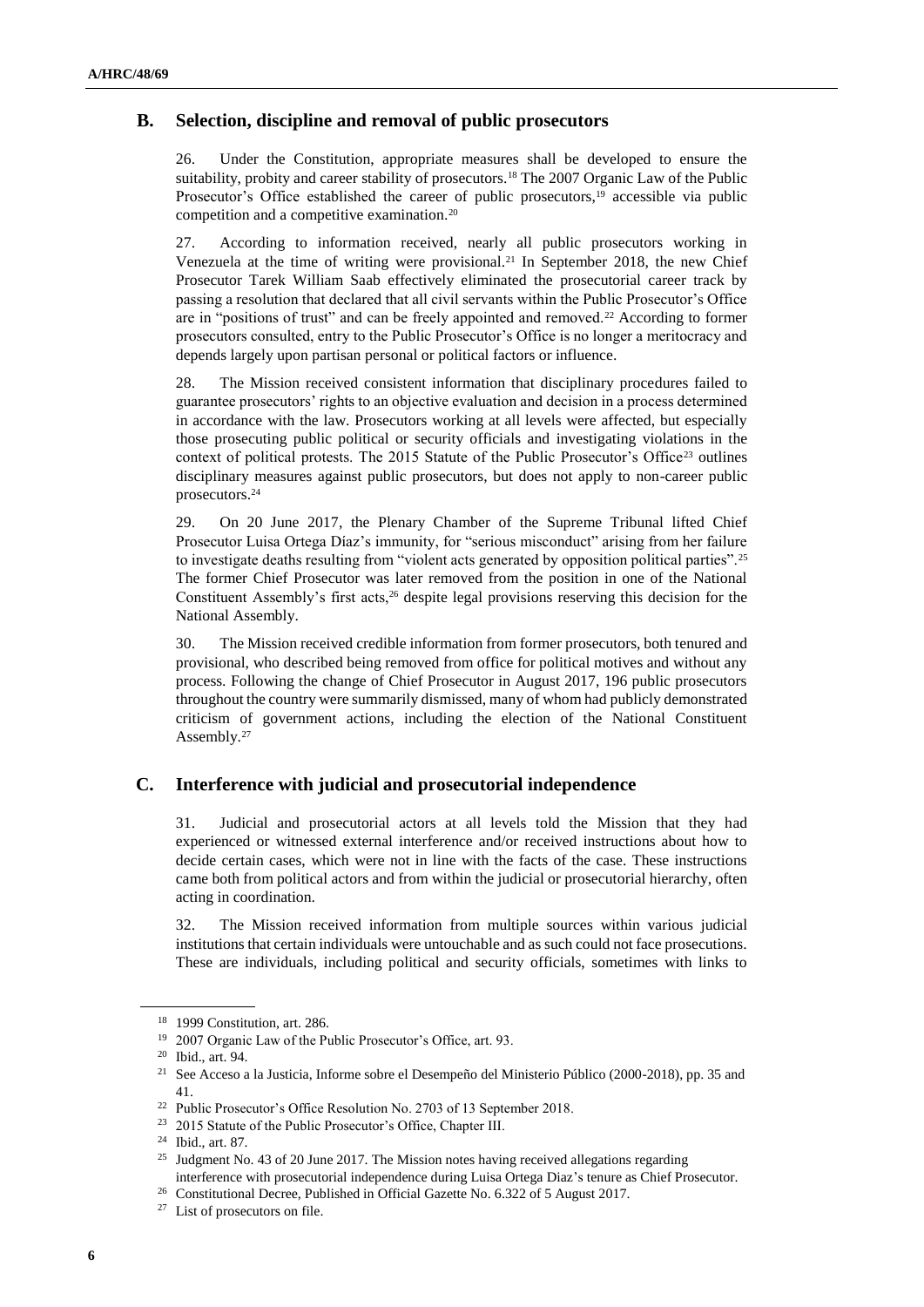economic and/or criminal interests, who are able to exercise control and influence over judges and prosecutors.

### **1. Interference within the Supreme Tribunal of Justice**

33. Insider sources revealed that Supreme Tribunal justices routinely receive orders with respect to how to decide judgments. At least from 2015 to 2018, the Executive Branch transmitted orders to the Supreme Tribunal of Justice in one of three ways: via direct messages to the relevant justices, sometimes inviting justices to Miraflores (the presidential palace); through an appointed go-between transmitting messages between the Executive and the Supreme Tribunal; and/or through President Maduro or Diosdado Cabello's public statements, which were sometimes summarized into minutes and circulated among the justices.

34. According to a former justice with the Electoral Chamber of the Supreme Tribunal of Justice, appointed in December 2015, one of the first decisions brought before him was a draft judgment to disqualify the deputies elected from Amazonas state, which would have eliminated the opposition's qualified majority in the National Assembly. Then outgoing National Assembly president Diosdado Cabello allegedly instructed him to decide the case in accordance with what the president of the Electoral Chamber told him to do. The Electoral Chamber president then told him that the country was at risk of civil war and he had to sign the judgment or he would be responsible for the consequences.

35. In addition to instructions received via political actors, justices were subjected to pressure from within the Supreme Tribunal of Justice hierarchy. Justices were convened to meetings of the Plenary Chamber where they were presented with pre-prepared judgments for their signature. In the words of a former Supreme Court Justice "there was no time to read the judgment, no time to reflect". A former Supreme Tribunal lawyer echoed this, saying that judgments were pre-drafted and that they were printed out for justices' signature ("we all witnessed it, everyone who worked there").

### **2. Interference within the Criminal Judicial Circuits**

36. Former judges – corroborated by clerks – consistently reported receiving instructions or coming under other pressure to decide political cases in a certain way. The instructions usually came from within the judicial hierarchy, via the Criminal Judicial Circuit presidents. In turn, instructions to Criminal Judicial Circuit presidents came from the Supreme Tribunal's Criminal Appellate Chamber and/or the Chief Justice. According to a former judge, high-level political actors would sometimes call judges directly or would send implicit instructions via televised statements.

37. Prosecutors and defence lawyers confirmed the above, telling the Mission that they had witnessed judges being instructed about how to decide a case. One defence lawyer recounted witnessing judges leaving the chamber before announcing a decision, "to receive instructions from superiors". Several such examples are included in the Mission's detailed findings.

38. The Mission was repeatedly told that in political cases the case assignment process was manipulated. Criminal Judicial Circuit presidents within jurisdictions assigned cases manually to certain judges who would follow instructions. Formerly, cases were distributed among the Control Courts on duty using a computerized software programme to ensure equitable and randomized distribution.

39. The cases investigated by the Mission reflect this selective distribution. Of cases involving detentions examined, 23 per cent were heard in one of the four Control Courts in the specialized terrorism circuit. Of concern is that these terrorism courts were not created by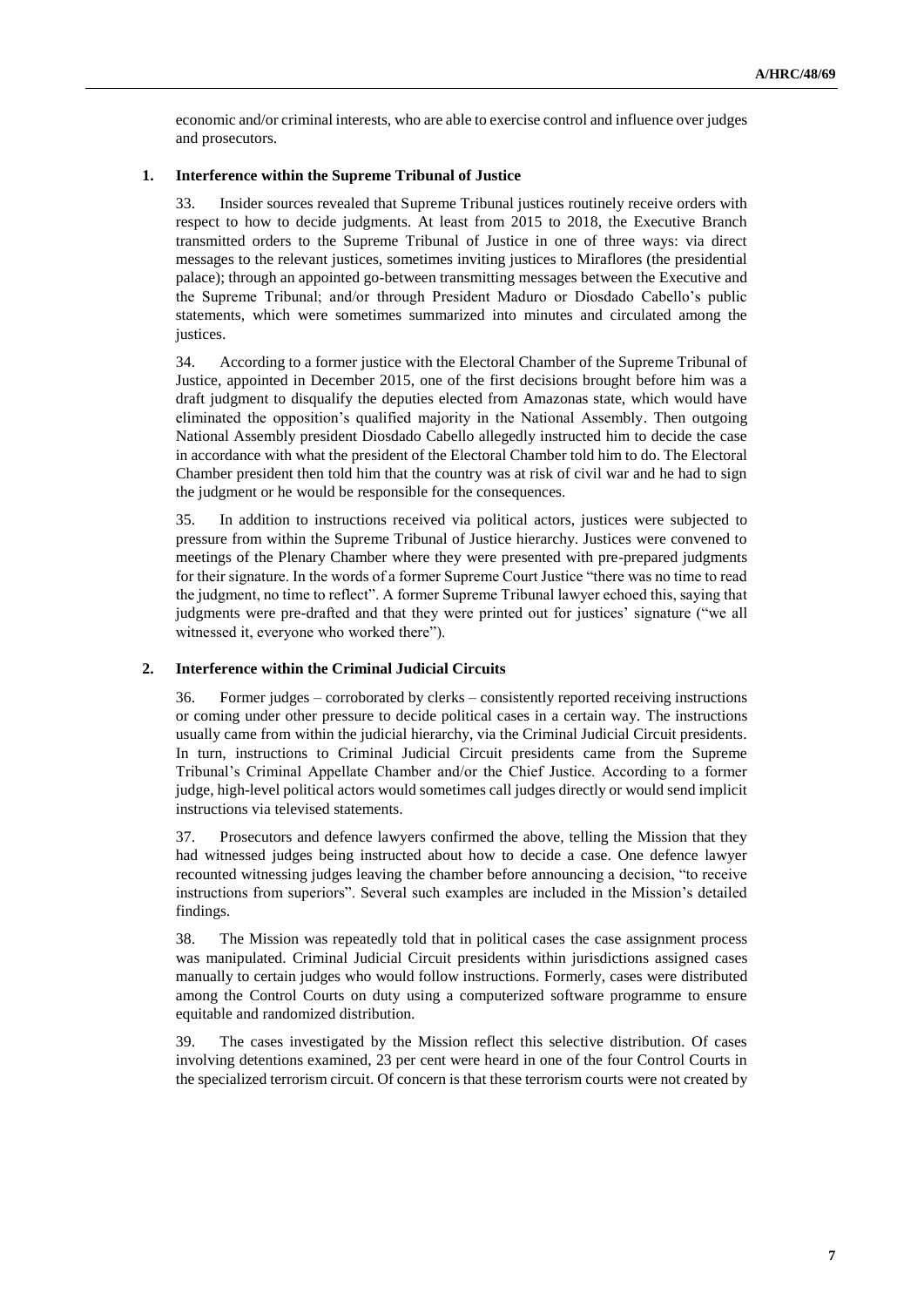law as the Constitution requires<sup>28</sup> but were created by a 2012 Supreme Tribunal of Justice resolution.<sup>29</sup>

40. The State has also used military jurisdictions to try civilians in political cases.<sup>30</sup> Cases investigated show this practice became most common in 2017, during the conflict between the Executive and the former Chief Prosecutor, Luisa Ortega Díaz. The vast majority of the 85 detention cases the Mission analysed that were processed by military courts, involving both military members and civilians, were assigned to the same two military judges.

#### **3. Interference with prosecutorial independence**

41. Prosecutors at all levels reported at times having received instructions about how to handle cases. Such interventions were especially common in cases against actors with links to political, economic and/or criminal interests, as well as in cases related to detentions in the context of political protests. Former Chief Prosecutor Luisa Ortega Díaz told the Mission that from 2015 onwards, she experienced confrontations with the Executive Branch "every day, about everything". She shared several examples of the type of pressure she was subjected to, most often occurring in cases involving high-profile members or associates of the political opposition.

42. The Mission received numerous accounts from public prosecutors regarding instructions received from within the prosecutorial hierarchy in specific cases which were not in line with the facts of the case, specifically from the Superior Prosecutors or Line Directors. Several prosecutors indicated a significant increase following the change in Chief Prosecutor in 2017.

43. Prosecutors investigating high-profile corruption cases faced particular pressure. Former prosecutors said that a number of such cases languished in the Public Prosecutor's Office for years without progressing. Investigations gained momentum in late 2016 and early 2017 and were allegedly revealing the participation of numerous high-level political officials in large-scale illicit schemes. As of early January 2017, the pressures against prosecutors carrying out these investigations started to intensify.

44. According to several public prosecutors interviewed, when the former Chief Prosecutor started to speak out publicly against the Government, especially in 2016 and 2017, the Public Prosecutor's Office began facing attacks as an institution. Former prosecutors told the Mission that during this time, prosecutors were refused access to detention centres to observe conditions and judges refused to issue arrest or search warrants.

45. Several insider sources reported that, in the days following Tarek William Saab's appointment as Chief Prosecutor on 5 August 2017, groups of 10-15 armed men wearing balaclavas were permitted to enter the Public Prosecutor's Office. They took photos, set up cordons, entered offices and removed documents. The Mission was informed that upon assumption of his duties in August 2017, the new Chief Prosecutor swiftly dismantled various specialized units within the Public Prosecutor's Office, diminishing its independence to investigate crimes committed by members of State institutions.

#### **D. Other forms of pressure on judges and prosecutors**

46. Judges and prosecutors also faced other pressures including harassment and punishment, which interfered with the legitimate exercise of their professional activities. Unlike the penalties imposed at the outcome of formal proceedings, these implicit sanctions were not provided for by law or in accordance with a regulated procedure, and affected their financial or personal security and/or the ability to carry out their work.

47. Former judges and prosecutors interviewed reported that they and their family members had been subjected to threats and intimidation, including phone tapping, surveillance and monitoring. Nearly half of the former judges and prosecutors interviewed

<sup>28</sup> 1999 Constitution, art. 261.

<sup>&</sup>lt;sup>29</sup> Supreme Tribunal of Justice Resolution No. 2012-0026, Published in Official Gazette No. 40,092 of 17 January 2013.

<sup>30</sup> A/HRC/45/CRP.11, paras. 364-367.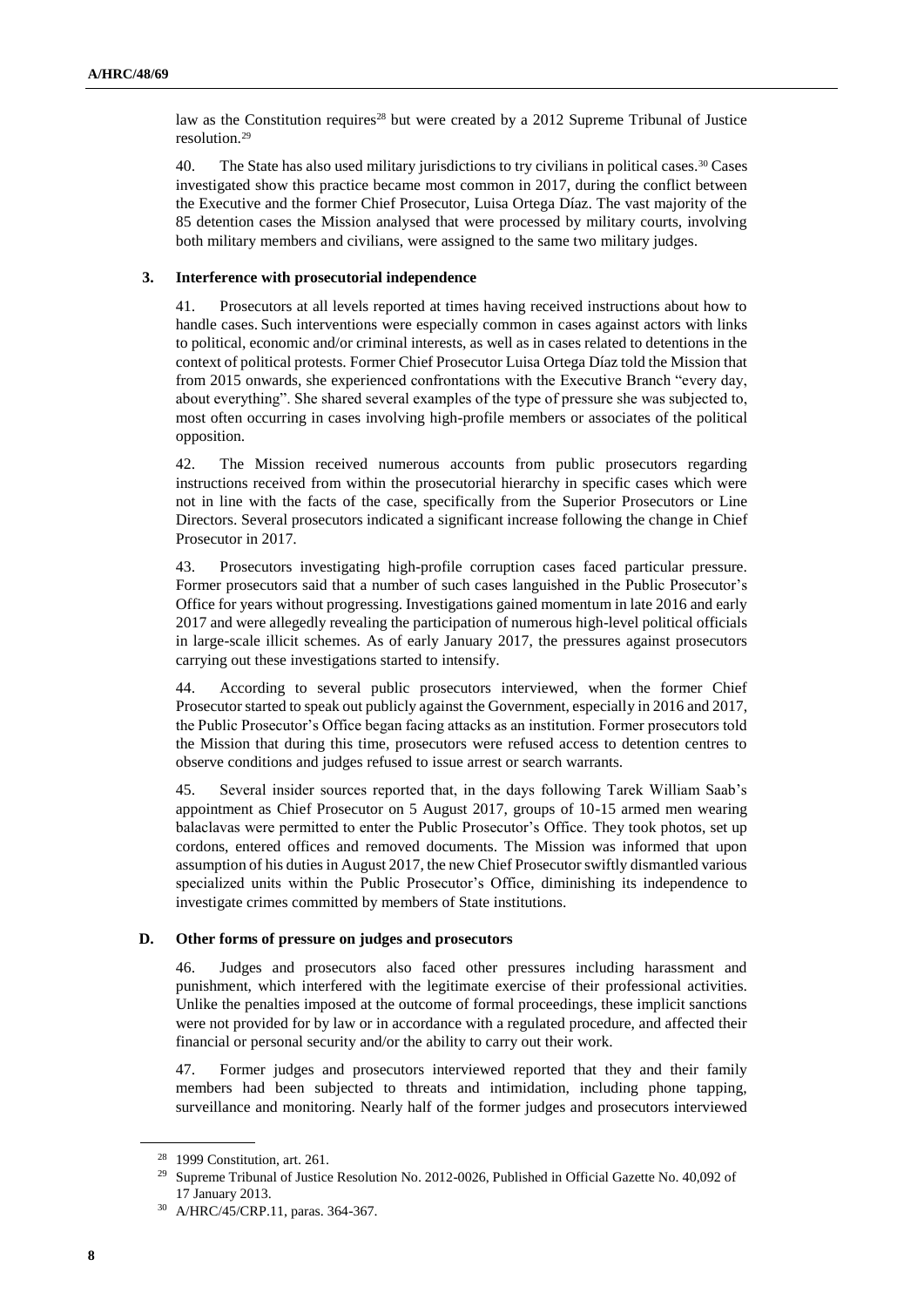left Venezuela due to safety concerns. Some interviewees reported being threatened by members of the *colectivos* or other non-State armed groups, or being harassed due to their real or perceived political affiliation.

48. Former judges and prosecutors told the Mission that they carried out their work under fear that they would be criminally prosecuted under vexatious and spurious lawsuits. Several judges and lawyers interviewed explained a discernible downward turn in judicial independence after the criminal prosecution of Judge María Lourdes Afiuni in 2009. The detention of former prosecutor Luis Sánchez Rangel is a case in point. At the time of writing the former prosecutor had spent four years detained in SEBIN's El Helicoide without a trial, under a criminal process demonstrating numerous procedural irregularities.

49. Numerous people interviewed said the low pay of legal professionals in Venezuela amounts to a form of pressure against them, creating a kind of stronghold on judges and prosecutors, forcing some to leave their positions and making others susceptible to illicit ways of earning money. Many interviewees including insiders confirmed that certain judges and prosecutors charge for transactions, including, for example, for legal benefits in cases, to advance a case in the court docket, or to file documents or receive copies of court decisions.

# **E. Involvement of external actors in criminal prosecutions**

50. Criminal prosecutions (*la acción penal*) consist of accusing an individual of committing a crime and, consequently, requesting enactment of the State's right to punish.<sup>31</sup> The Constitution,<sup>32</sup> the Criminal Procedure Code<sup>33</sup> and the Organic Code of Military Justice<sup>34</sup> clearly establish the competence of the Public Prosecutor's Office or the Military Prosecutor's Office, $35$  where appropriate, to order and direct criminal prosecutions. The Mission's investigations reveal a pattern in which external actors carry out key roles in this process, at times exerting undue influence over it. This is in part due to prosecutorial authorities' failure to ensure adequate control.

51. High-level public officials made public statements commenting on criminal cases involving real or perceived opponents in 102 of the 183 detentions examined. When making such statements, high-level political actors send the message that they have privileged access to criminal investigations or that prosecutorial and judicial actors are acting on their behalf. Public statements from these actors routinely express conclusions about the guilt or innocence, the character or the reputation of defendants, potentially prejudicing the defendants' rights.<sup>36</sup>

52. In some cases, the statements revealed sensitive or confidential information related to investigations, including evidence that could only have come from prosecutorial, law enforcement or intelligence officials.<sup>37</sup> Some made public what high-level officials claimed to be admissions or confessions made by persons under investigation, including without a lawyer present, under duress or torture, or while being held incommunicado. In others, the high-level government officials presented physical evidence related to the cases, potentially contaminating or interfering with the chain of custody.

53. The Criminal Procedure Code makes clear that all bodies with criminal investigation powers are direct assistants to the Public Prosecutor's Office in the exercise of its functions and shall follow its instructions.<sup>38</sup>

54. In cases involving real or perceived opponents of the Government, the civilian intelligence agency SEBIN and the military intelligence agency DGCIM play significant

<sup>31</sup> Vásquez González, Magaly, Derecho Procesal Penal Venezolano, 2019, p. 52.

<sup>32</sup> 1999 Constitution, art. 285(3).

<sup>33</sup> 2012 Criminal Procedure Code, arts. 11, 111.

<sup>34</sup> 1998 Organic Code of Military Justice, art. 70. See 2020 Constitutional Law of the FANB, art. 188.

<sup>&</sup>lt;sup>35</sup> The Mission refers to both bodies generally as the prosecution.

<sup>36</sup> 1999 Constitution, art. 49(2); 2012 Criminal Procedure Code, art. 8.

<sup>37</sup> See 2012 Criminal Procedure Code, art. 286.

<sup>38</sup> 2012 Criminal Procedure Code, art. 514.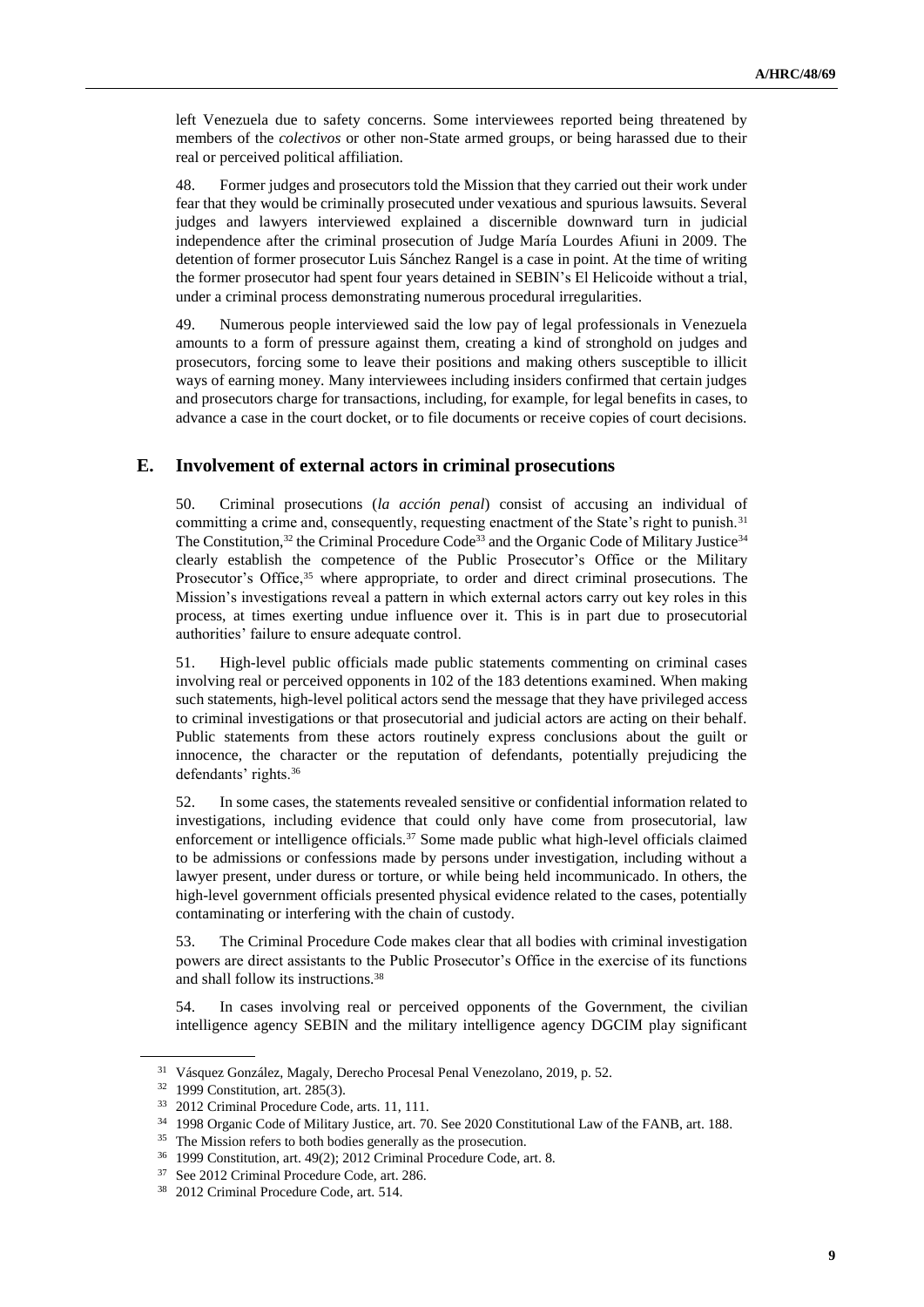roles in directing investigations.<sup>39</sup> A former public prosecutor informed the Mission that in certain cases, intelligence agencies had carte blanche to carry out the investigations, with prosecutors ratifying their actions and decisions. In the cases investigated by the Mission, the intelligence agencies carried out surveillance, evidence collection, preparation of expert reports, forensic analysis, arrests, interrogations and detentions, as well as provided testimony in court.

55. Intelligence bodies' failure to release detainees after courts have ordered their release or once they have served their sentences demonstrates their willingness to operate outside judicial control. Intelligence bodies have held individuals detained for prolonged periods without charges, such as in the case of Doctor Leonard Hinojosa, who was detained in Zulia on 26 October 2020 and then held in DGCIM La Boleíta in Caracas until 12 March 2021 without being presented before a judge or informed of the reason for his detention.

56. On 12 May 2021, President Maduro adopted Decree 4.601 ordering the transfer within 30 days of detainees in DGCIM and SEBIN custody to detention centres of the Ministry of Penitentiary Services.<sup>40</sup> According to the organization Foro Penal, at time of writing, 18 individuals had been transferred since the decree came into force on 12 May 2021 and 16 had been transferred the week prior. Nineteen political prisoners remained in DGCIM facilities.<sup>41</sup> No transfers from SEBIN were documented after 12 May 2021. Even after the adoption of the decree, real and perceived political opponents continued to be detained in these facilities, as in the case of Javier Tarazona and two others sent to SEBIN El Helicoide following their arrest on 2 July 2021.

# **III. Acts and omissions of judges and prosecutors**

57. The 1999 Constitution<sup>42</sup> and the Criminal Procedure Code<sup>43</sup> enshrine a series of principles which must be respected during the criminal procedure. These include the presumption of innocence, right to defence, procedural guarantees and the obligation to ensure reparations to victims.

58. The Mission's investigations revealed criminal proceedings beset with irregularities committed by prosecutorial and judicial actors at all stages of the process, amounting to arbitrary detentions.<sup>44</sup> Judicial and prosecutorial actors also failed to prevent or fully address violations and crimes committed by other State actors against real or perceived opponents, despite legal obligations of Prosecutors, $45$  Control Judges $46$  and Trial Judges $47$  to do so. These failures directly contributed to impunity for human rights violations and crimes and prevented victims of violations perpetuated by State security and intelligence bodies from accessing effective legal recourse and judicial remedies.

### **A. Failure to ensure legality of detentions and act upon violations**

59. The Criminal Procedure Code makes Control Judges responsible for ensuring compliance with the principles and guarantees established in the 1999 Constitution, international treaties, conventions or agreements signed and ratified by Venezuela and in the Criminal Procedure Code.

<sup>39</sup> See A/HRC/45/CRP.11, para. 267.

<sup>40</sup> Presidential Resolution No. 4.601, Published in the Official Gazette of 12 May 2021; Prolonged for a period of 30 days via Presidential Resolution No. 4.528, Published in the Official Gazette of 11 June 2021.

<sup>41</sup> Information received from Foro Penal, 27 August 2021.

<sup>42</sup> 1999 Constitution, arts. 30, 49.

<sup>43</sup> Criminal Procedure Code, Preliminary Title, arts. 1, 2-23.

<sup>44</sup> See A/HRC/45/CRP.11, para. 348.

<sup>45</sup> 1999 Constitution, art. 285(1).

<sup>46</sup> 2012 Criminal Procedure Code, art. 264.

<sup>47</sup> Ibid., arts. 324, 328, 345.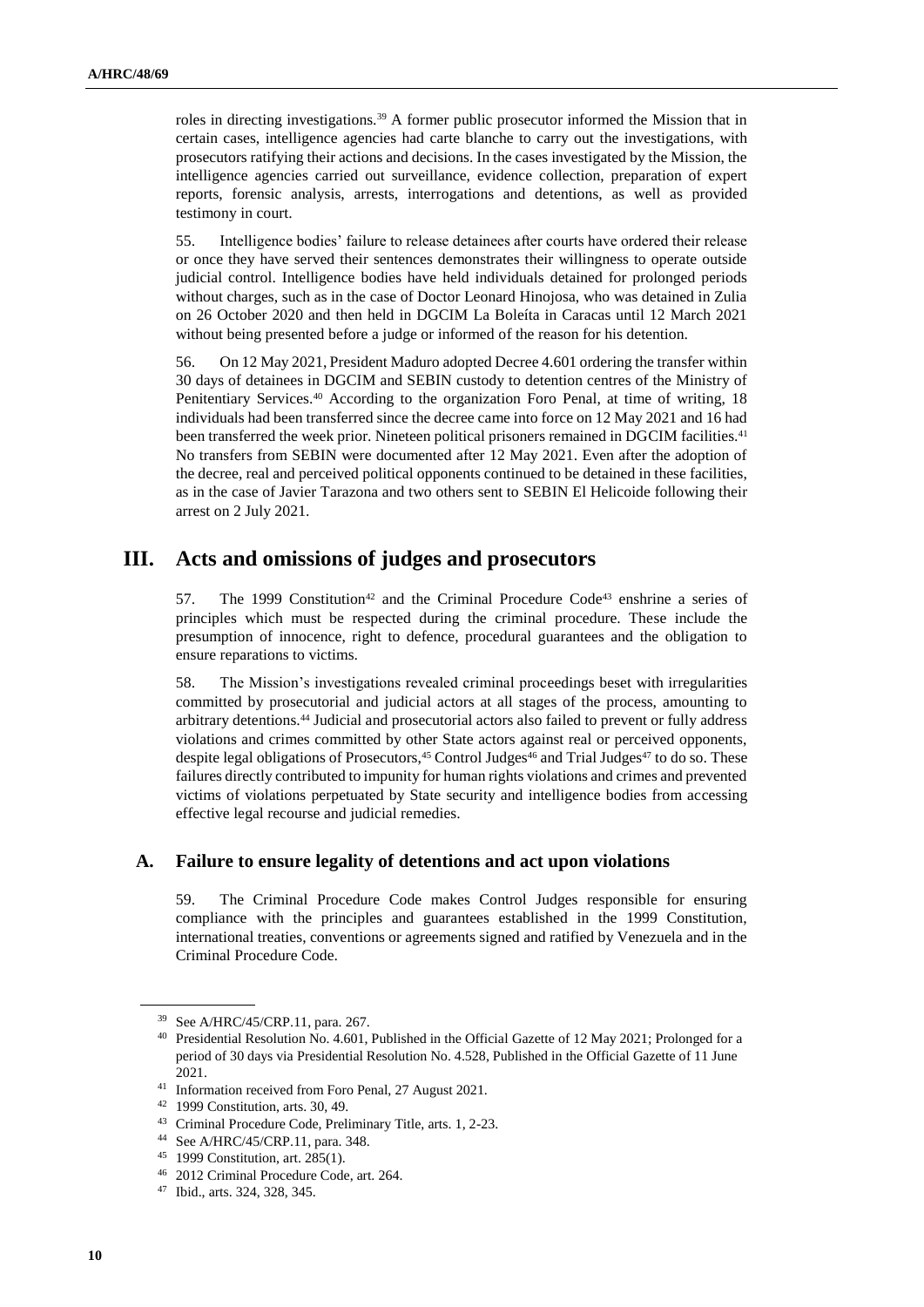#### **1. Arrests in flagrante delicto**

60. The Constitution states that no person shall be arrested or detained except by virtue of a court order, unless caught *in flagrante delicto*. <sup>48</sup> The Mission's investigation of cases revealed that illegal detentions occur with regularity. Of concern is Judgment No. 526 of 2001 in which the Constitutional Chamber of the Supreme Tribunal of Justice held that neither Control Courts nor Appellate Courts are required to review the constitutionality of police arrests without a warrant.<sup>49</sup>

61. In its 2020 report, the Mission established a pattern in which members of State security and intelligence agencies used the possibility of *in flagrante delicto* arrests as a basis to conduct arbitrary arrests of real and perceived opponents, despite the fact that no crime had just been committed or was underway. In some cases documented, the reason provided for the arrest stood in contrast to the charges later filed before a judge at the detainee's initial appearance within a few days of the arrest. The laying of new charges within such a short timeframe raises questions about the ability of the prosecution to carry out sufficient investigations to sustain its requests of pre-trial detention under the new charges.

#### **2. Foundation for arrests and pre-trial detention**

62. The Control Judge, at the request of the prosecution, may only order pre-trial deprivation or restriction of liberty exceptionally<sup>50</sup> and when other precautionary measures are insufficient.<sup>51</sup> Despite this, in cases investigated involving real or perceived opponents, such orders for detention occurred regularly, dealt with as a matter of routine. Of the 170 cases involving initial appearances documented by the Mission, 146 resulted in pre-trial detention for the accused.

63. The Mission's review of initial appearance records revealed that Control Judges often did not provide reasoning for their decisions regarding the existence of well-founded evidence of risk of flight or obstruction of the investigation, as required under the Criminal Procedure Code.<sup>52</sup>

64. Cases investigated also revealed a pattern of refusal by Control Judges to reconsider or lift the pre-trial detention measures, even after the expiration of the two-year time limit established under the law and without application of one of the legal exceptions to this limit.<sup>53</sup> At the date of writing, of the 170 initial appearances reviewed by the Mission, 80 (47 per cent) resulted in preventive detention for more than two years.

### **3. Non-custodial precautionary measures**

65. Even in cases in which pre-trial detention was not ordered, disproportionally restrictive or extended substitute precautionary measures were often imposed upon defendants. The Criminal Procedure Code aims to restrict the imposition of preventive deprivation of liberty as a precautionary measure, by providing eight substitute measures which may be imposed instead.<sup>54</sup> The application of precautionary measures must be proportional to the penalty of the crime charged.<sup>55</sup>

66. In some cases reviewed by the Mission, the precautionary measures reached a similar duration as the penalty for the underlying crime. In addition, the substitute precautionary measures at times appeared to restrict rights to freedom of expression or assembly, or other constitutional rights, in ways not necessary to ensure the presence of the defendant at trial or

<sup>48</sup> 1999 Constitution, art. 44.

<sup>&</sup>lt;sup>49</sup> Supreme Tribunal of Justice, Constitutional Chamber, Judgment No. 526 of 9 April 2001.<br>50 2012 Criminal Procedure Code art 220

<sup>2012</sup> Criminal Procedure Code, art. 229.

<sup>51</sup> Ibid., arts. 67, 229.

<sup>52</sup> Ibid., art. 236.

<sup>53</sup> Ibid., art. 230.

<sup>54</sup> Ibid., arts. 242-245.

<sup>55</sup> Ibid., art. 9.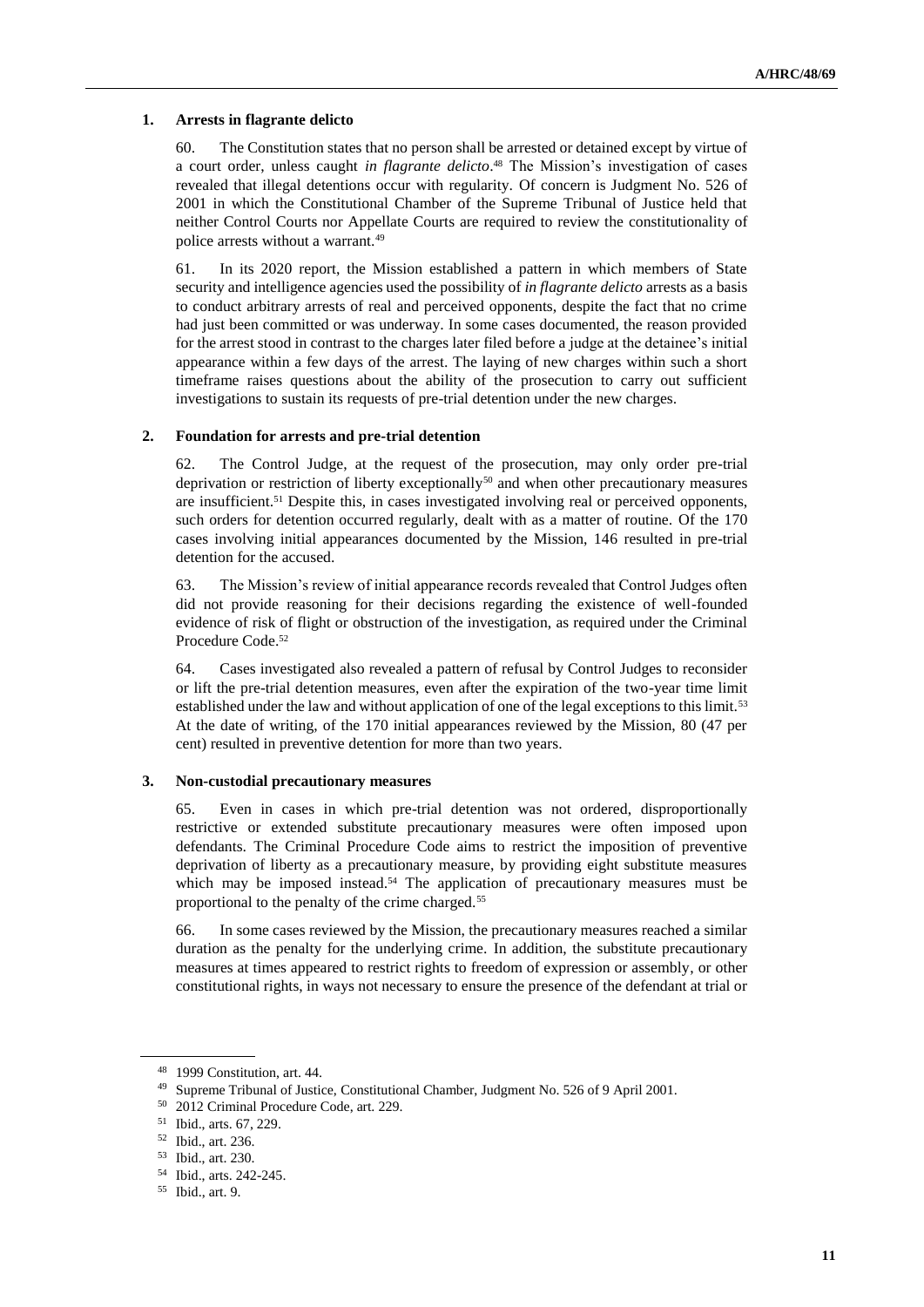non-interference with the investigation. Court closures resulting from the Covid-19 pandemic caused further procedural delays, extending the duration of precautionary measures.<sup>56</sup>

#### **4. Discrepancies in arrest warrants and arrest reports**

67. The Mission documented discrepancies in the issuance of arrest warrants, including between the arrest records issued by intelligence or law enforcement bodies and filings prepared by the prosecution. Prosecutorial and judicial actors either played a direct role in the discrepancies, such as by backdating arrest warrants, or an indirect role, by routinely including the inaccurate or deceptive arrest records in the legal case file.

68. The Mission's review of case file documents revealed amended dates appearing to cover up failures to obtain arrest warrants at the time of arrest or failure to present the detainee before a judge within legal timeframes. In some cases, the official dates of arrest appear to cover up periods during which victims claim to have suffered short term enforced disappearances, during which they were held incommunicado and subjected to torture or cruel, inhuman and degrading treatment, including sexual violence.

69. The Mission documented 19 arbitrary arrests and short term enforced disappearances of members of the military, which prosecutors and judges sustained via the issuance of *ex post facto* arrest warrants. The amended dates created a record of compliance with detainees' rights, which ran contrary to the versions of events recounted by detainees.

#### **5. Failure to act upon other illegalities during arrest and detention, including short term enforced disappearances**

70. Like other State actors, should police investigative bodies commit acts contravening the individual rights guaranteed by the Constitution, these acts shall be null and void. Public employees ordering or implementing these acts shall incur criminal, civil and administrative liability, whether they acted under superior orders or not.<sup>57</sup> Despite Control Judges' legal responsibilities in this regard,<sup>58</sup> according to the Mission's investigation, they did not take effective action when faced with information presented to them regarding irregularities or illegalities in detentions carried out by police or intelligence bodies.

71. In some of the cases investigated, defendants raised these irregularities before Control Courts, without receiving a response. This includes the case of Franklin Caldera who, as reported to the Fourth Terrorism Control Court during his initial appearance, was allegedly taken from Colombia on 11 February 2021 by DGCIM members and was subsequently interrogated and tortured for some 12 days, during which time his whereabouts were officially unconfirmed.

72. Irregularities carried out by law enforcement or intelligence bodies during arrests that the Mission previously reported were also reflected in cases examined in the present report. This included arresting authorities' failure to present arrest warrants or explain the reasons for charges; the failure to identify themselves at the time of the arrest, including covering their faces or using aliases; the transfer of detainees while hooded or blindfolded, or brought along indirect routes; and the excessive use of force or violence during arrests.

73. In some cases documented, security or intelligence personnel allegedly lured real or perceived opponents to their arrest using criminal tactics, including the kidnapping or detention of family members. One defendant accused of participating in Operation Gedeón in May 2020, told the Control Court at his preliminary hearing that DGCIM members tortured him and told him that they would apply "*Sippenhaft*" (a collective punishment tactic used by the Nazis), subsequently arresting his two sisters and his brother-in-law, who were held in La Boleíta for 32 days.

<sup>56</sup> Supreme Tribunal of Justice, Resolution 001 of 2020. This resolution was subsequently extended six times, over seven months (Resolution 002 0f 2020, Resolution 003 of 2020, Resolution 004, Resolution 005 of 2020, Resolution 006 of 2020 and Resolution 007 of 2020).

<sup>57</sup> 1999 Constitution, art. 25.

<sup>58</sup> 2012 Criminal Procedure Code, art. 264.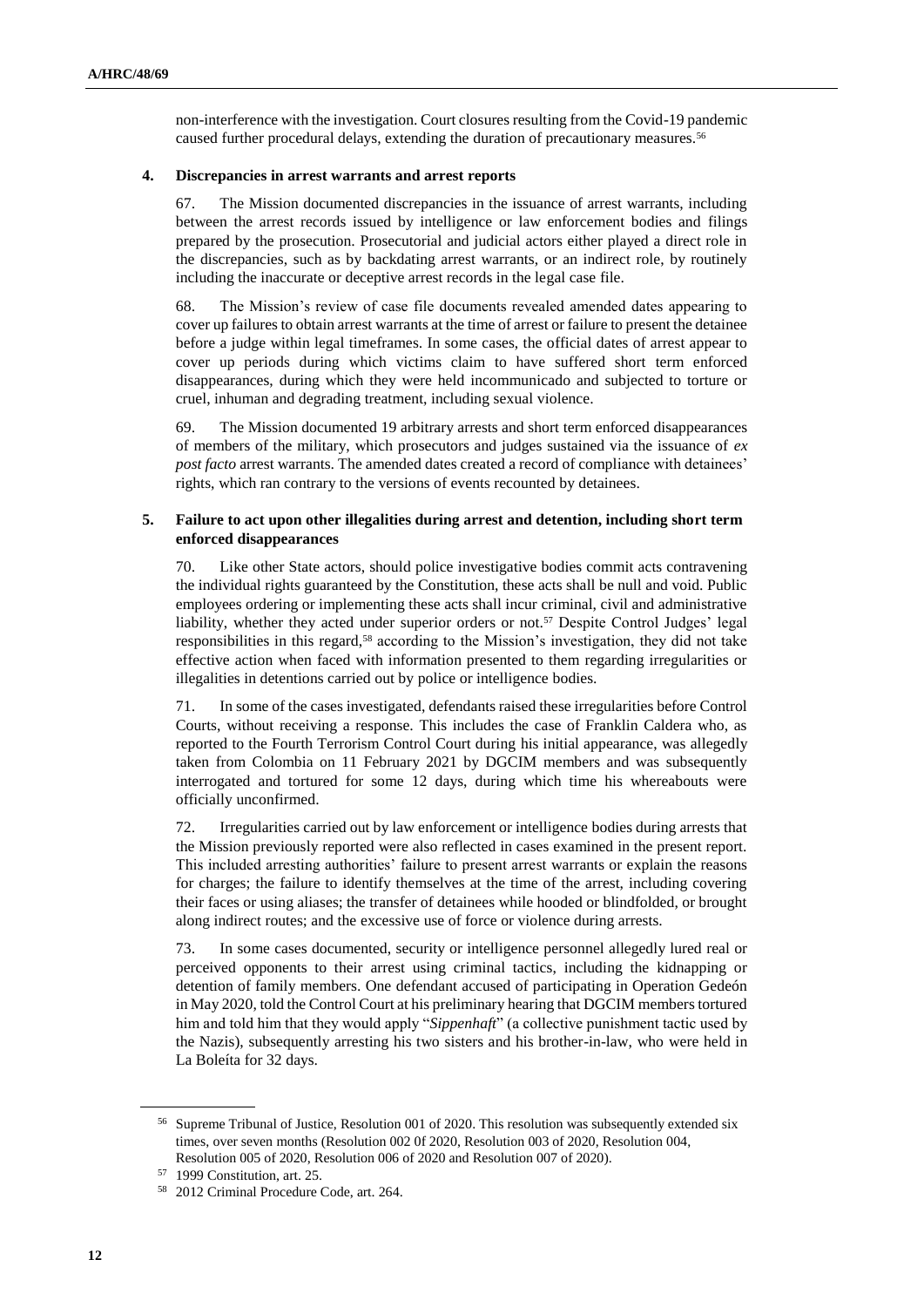74. Defendants repeatedly denounced being held incommunicado, especially during the first days of detention, without being allowed contact with family or lawyers. Under the Criminal Procedure Code, defendants have a right to communicate with their relatives or lawyer to inform them about their detention.<sup>59</sup> In some cases, the incommunicado detention occurred in secret or unofficial detention facilities, especially in the first hours or days of detention.<sup>60</sup> In several cases examined detainees raised the incommunicado detention before court authorities, without response.

75. Some opponents or perceived opponents and persons associated with them were subject to short term enforced disappearance.<sup>61</sup> Any person whose liberty is deprived or restricted in violation of constitutional guarantees has the right to file a *habeas corpus* writ. 62 The cases reveal that, after being made aware of arbitrary detentions, courts systematically failed to review and address irregular arrests and detentions, including cases involving short term enforced disappearances, even after *habeas corpus* requests had been filed.

#### **6. Failure to investigate allegations of torture and cruel inhuman and degrading treatment, including sexual violence**

76. In 113 of the 183 cases examined by the Mission, detainees or their representatives have made allegations of acts of torture, sexual violence and/or other cruel, inhuman or degrading treatment perpetrated against them. Such allegations were also raised by family members and legal representatives in written submissions to the Control Courts, the Public Prosecutor's Office and/or the Ombudsperson's Office. In 67 of 183 cases detainees either appeared in court with marks of mistreatment or made such allegations.

77. In some cases, court records do not include a response from the judge in respect of these allegations. In others, records reveal that Control Judges responded to torture allegations by ordering the Public Prosecutor's office to verify the complaints made or to conduct medical examinations. The same court records also reveal that, while doing this, the judges ordered the accused to remain in pre-trial detention, under the custody of the alleged torturers, namely DGCIM and SEBIN.

78. The actions and omissions of judges hearing torture allegations had devastating consequences on victims, including continued torture and deteriorating health. One detainee stated directly to the Control Judge that after her decision to return him to DGCIM custody: "I was subjected to around three months of continuous torture, beatings at noon, at 6 a.m. and at 3 a.m.". Another detainee suffered a miscarriage following torture inflicted after her initial appearance when the Control Judge returned her to DGCIM custody despite receiving torture allegations. Even in cases where judges requested investigations into torture allegations, victims' representatives contacted by the Mission were unaware of any effective investigative steps taken.

79. Several victims, witnesses and defence lawyers told the Mission that other defendants did not report torture before judicial authorities, either for fear or lack of trust in the judicial response. This was especially true during the initial appearances, given that the torture, cruel inhuman or degrading treatment, including sexual violence, had recently occurred.

# **B. Sustaining the charges**

#### **1. Arrests and detentions sustained on insufficient foundation**

80. In the cases investigated, defendants were charged with a number of serious crimes carrying high penalties. The Mission's review of case files revealed several instances in which Control Courts detained and charged individuals based on facts and supporting documents that did not refer to criminal acts or individualize the defendant's participation in

<sup>59</sup> 2012 Criminal Procedure Code, art. 127.

<sup>60</sup> See A/HRC/45/CRP.11, para. 315.

<sup>61</sup> A/HRC/45/CRP.11, paras. 278, 313.

<sup>&</sup>lt;sup>62</sup> Organic Law of Injunctions on Constitutional Rights and Guarantees, Published in the Official Gazette No. 34060 of 28 September 1988, art. 39.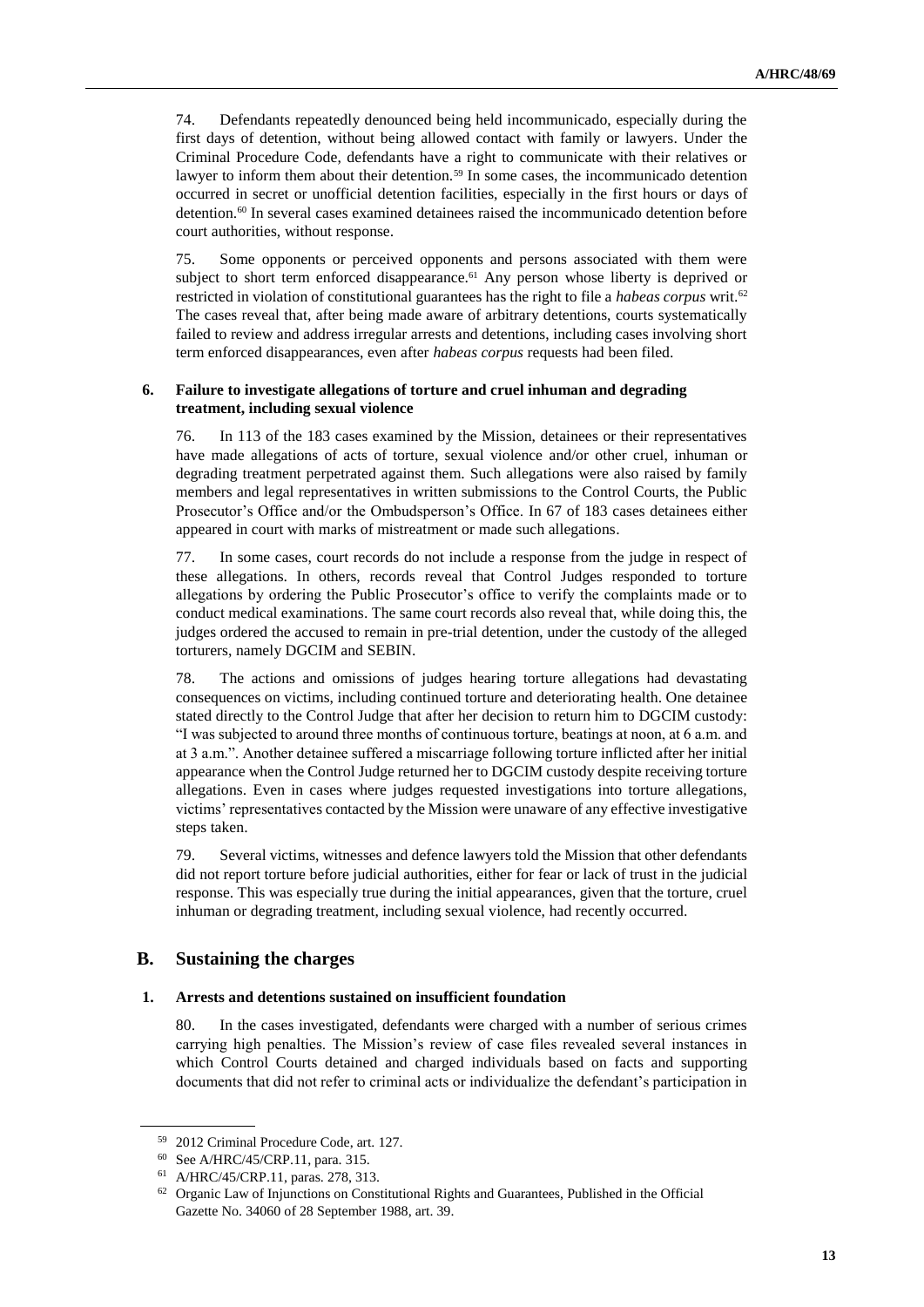the crimes alleged. Lengthy procedural delays subsequently delayed the opportunity to challenge this evidence at preliminary hearings or at trial within a reasonable timeframe, while defendants spent extended periods in pre-trial detention or were subjected to substitute precautionary measures, which often amounted to years.

#### **2. Evidence derived from illegal interrogations**

81. The Criminal Procedure Code only allows for the admission of evidence obtained by lawful means. Information obtained by means of torture, mistreatment, coercion, threat, deceit, undue intrusion to privacy (of the home, correspondence, communications and private files), or information obtained by any other means that undermines the will or violates the fundamental rights of individuals, shall not be admitted.<sup>63</sup>

82. The Mission identified cases in which confessions, incriminating statements or other information, including phone and social media passwords, were obtained under duress or during interrogations without lawyers present. The Constitution stipulates that a confession shall only be valid if made without coercion of any kind<sup>64</sup> and in the presence of a lawyer.<sup>65</sup> The Mission also documented cases in which the judiciary failed in its duty to guard against arrests based on information illegally obtained from third parties.

83. Of the 183 detentions documented, 82 detainees who were allegedly subjected to torture continued to be charged with crimes by prosecutorial and judicial authorities. The Mission's review of legal case files revealed that even after learning of illegal interrogations, prosecutorial and judicial actors continued to allow DGCIM and SEBIN to carry out criminal investigations and continued to rely on evidence obtained by these intelligence bodies, including evidence derived from the improperly obtained statements. The detailed findings present several such examples.

#### **3. Evidence derived from illegal searches**

84. Despite legal provisions requiring that searches of residences, businesses or public offices take place with prior authorization from a Control Court<sup>66</sup> and that other conditions are met, $67$  the Mission investigated cases demonstrating a failure to comply with legal requirements for searches. In 73 cases documented, officers searched detainees' homes and/or offices and seized items without presenting search warrants, including in the case of the 12 January 2021 search of the organization Azul Positivo. In a number of cases investigated, evidence was seized, during a search without a warrant, from computers or telephones, sometimes after the passwords had been obtained from the owner under duress or torture.

#### **4. Planted, fabricated or manipulated evidence**

85. The Mission identified a pattern in which prosecutorial or judicial actors relied on fabricated, manipulated or planted evidence to justify an arrest or sustain charges and/or failed to investigate allegations that detentions had been made on the basis of such evidence. The Mission identified and documented 24 detentions that involved allegedly falsified, manipulated or planted evidence. In addition, 78.82 per cent of the respondents to the Mission's questionnaire, who were all defence lawyers, former prosecutors or former judges, indicated that they had observed such evidence tampering in cases to support charges.

# **C. The right to defence**

86. The Mission found that interference with the right to defence was one of the most commonly cited violations. Under the Constitution, the right to legal assistance and defence

<sup>63</sup> 2012 Criminal Procedure Code, art. 181.

<sup>64</sup> 1999 Constitution, art. 49(5).

<sup>65</sup> 2012 Criminal Procedure Code, art. 132.

<sup>66</sup> Ibid., art. 196.

<sup>67</sup> Ibid., art. 197.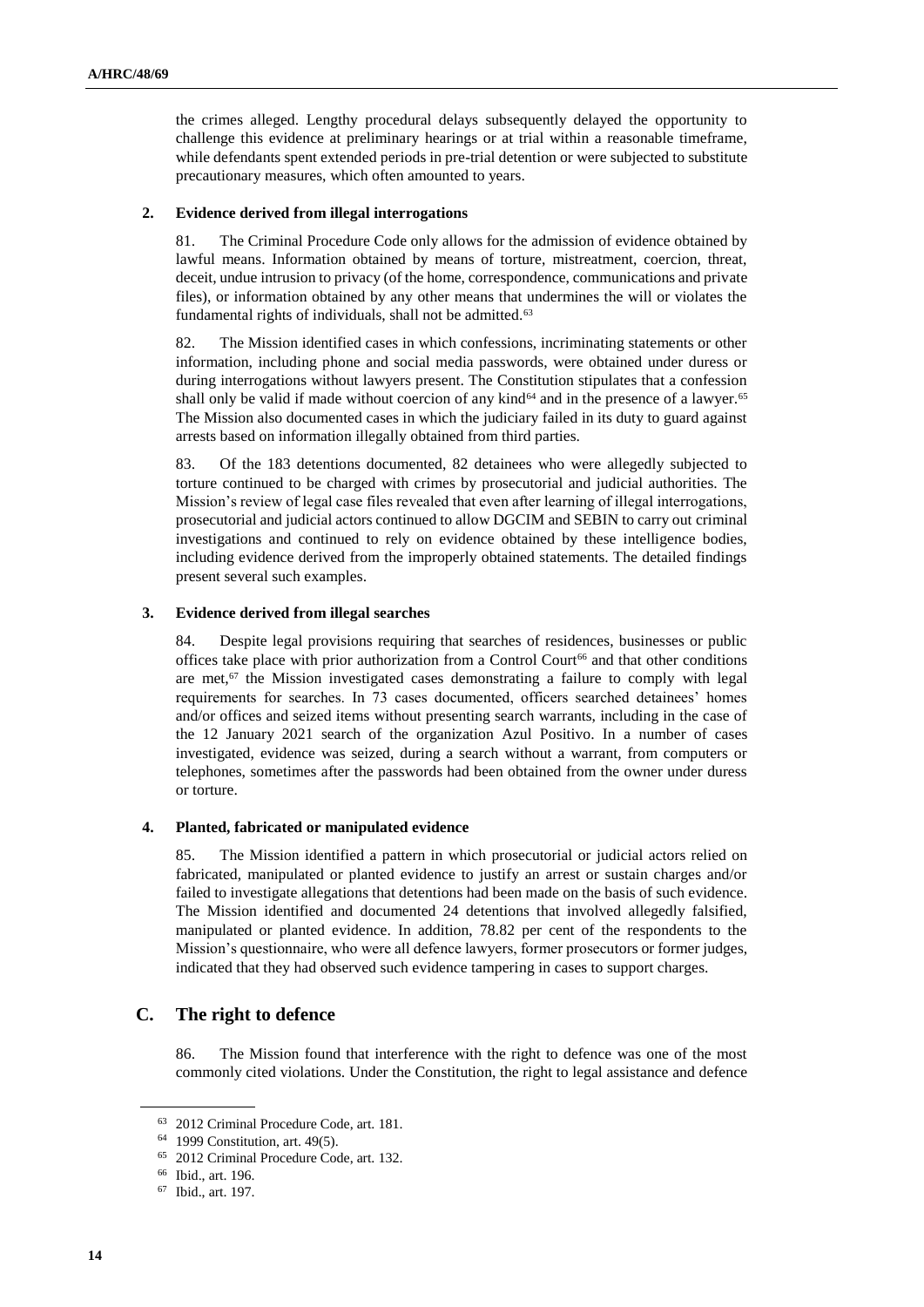are inviolable.<sup>68</sup> The defendant has a right to be assisted, from the initial stages of the investigation, by a defence counsel designated by her or him or by relatives, and, failing that, by a public defender.<sup>69</sup> Of 170 cases examined in which the defendant was charged, judges denied the accused the right to counsel of their choice at the initial appearance or subsequent investigation phase in 54 cases (32 per cent).

87. Defence lawyers have reported having been prevented access to certain detention facilities, especially those run by SEBIN and DGCIM, denying them contact with clients to sign power of attorney documents. Even once power of attorney was granted, the swearing in of private defence lawyers before the judge was delayed. Defence lawyers also complained that court officials regularly prevented them from accessing tribunals to represent their clients, especially at initial appearances.

88. The Mission also identified cases in which initial appearances were held in places of detention, which further impeded access to private defence lawyers, such as in the case of Josnars Baduel and other defendants accused of participation in Operation Gedeón, whose initial appearance and preliminary hearings were held in SEBIN's El Helicoide.

89. Even when defendants were able to secure representation of their choosing, the lawyers' abilities to prepare an adequate defence were hindered in various ways. Defence lawyers who spoke to the Mission expressed feeling frustrated, exhausted and defeated in the face of the repeated and often arbitrary obstacles in the cases. Under the Criminal Procedure Code, the defendant has a right to be informed of the contents of the investigation.<sup>70</sup> In 92 of the 170 detentions examined by the Mission that resulted in judicial proceedings, the prosecutor or judge failed to provide defence lawyers with important case file information, including police records, indictments or records of hearings.

90. Another factor impacting the right to defence is security forces' harassment and intimidation of defence lawyers and/or their families. Of the 56 defence lawyers who responded to the Mission's questionnaire, 57 per cent said they had received some form of threats or harassment against themselves or their families, including from military, police or intelligence officials. Such harassment included surveillance, aggressive pursuit in vehicles, receiving intimidating phone calls or being blocked from entering tribunals.

# **D. Undue delays**

91. Under the Criminal Procedure Code, judges must not abstain from rendering a decision and must ensure that judgments are issued without undue delay.<sup>71</sup> The cases investigated or reviewed displayed systematic incompliance with the timeframes established by law for the various procedural steps under the Criminal Procedure Code. Many of these extended beyond the procedural term limits. In 2020, the delays were exacerbated due to the seven-month period in which courts were ordered to suspend sessions due to the Covid-19 pandemic.<sup>72</sup>

92. The Mission was able to review the procedural timeframe in 144 of the 183 detentions reviewed<sup>73</sup> and found significant disparities between the time periods permitted by law and the practice. Seventy-seven per cent of the initial appearances examined occurred outside the 48-hour period permitted by law, with 18 per cent of detainees held for more than a week before their initial appearances. Detainees were often held incommunicado and without oversight during this period and vulnerable to torture, sexual violence and other cruel, inhuman or degrading treatment.

<sup>68</sup> 1999 Constitution, art. 49(1).

<sup>69</sup> 2012 Criminal Procedure Code, arts. 127, 139.

<sup>70</sup> Ibid., art. 127.

<sup>71</sup> Ibid., art. 6.

<sup>72</sup> Supreme Tribunal of Justice, Resolution 001 of 2020.

<sup>73</sup> Cases were excluded if detainees were never presented before a judge, or if any relevant arrest or hearing dates could not be established with precision.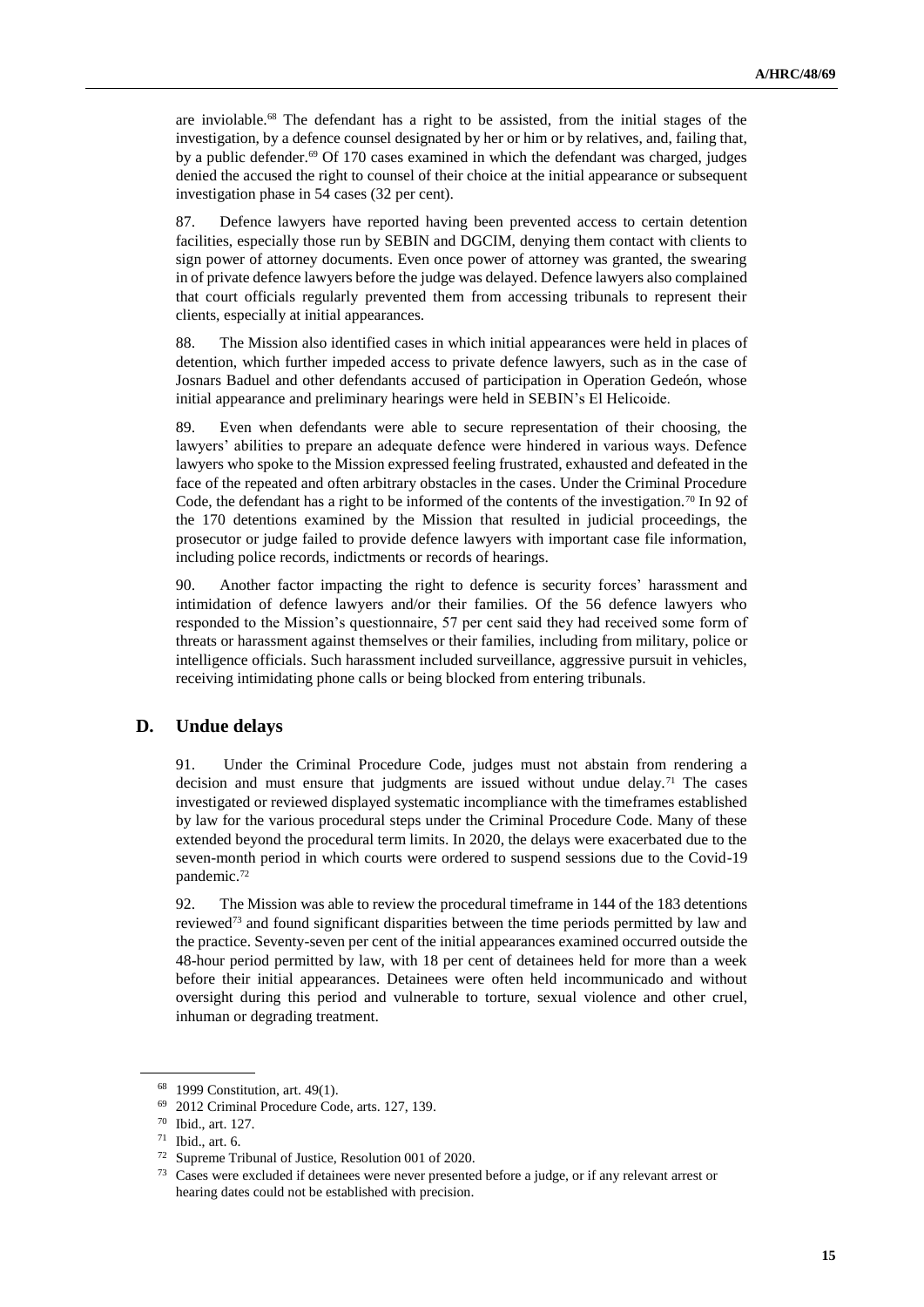93. The most egregious delays occurred between initial appearances and preliminary hearings. The average time between arrest and preliminary hearing was 243 days (around eight months).<sup>74</sup> In 102 detentions documented, the preliminary hearings were deferred more than once and usually many times. The Mission documented 16 detention cases in which the preliminary hearing was deferred for more than two years, during which time the detainees remained either in pre-trial detention or with substitute precautionary measures.

94. The cases investigated also demonstrated delays in setting trial dates, in resolving appeals and in responding to defence motions. In some cases, despite an appearance of progress in the criminal procedure, the defendants remained in pre-trial detention, thus in effect, resulting in no change in their situations. The Mission reviewed 55 detentions in which the proceedings had advanced to trial, noting an average of 523 days (over 17 months) between the date of the preliminary hearing and the start of the trial. Only 19 of these proceedings had reached a verdict at time of writing, with an average time lapse of 759 days (more than two years) after the arrest.

# **IV. Judicial system responses to allegations of human rights violations**

95. The Venezuelan State is under a constitutionally mandated obligation to investigate and, when applicable, to punish public officials for crimes involving human rights violations. <sup>75</sup> According to the Constitution, crimes against humanity, gross human rights violations and war crimes are excluded from pardons and amnesties and may not be subject to any statute of limitations. 76

96. While this report focuses on the responses of the justice system in cases involving real or perceived opponents of the Government, the data referred to and analyzed with respect to accountability has a broader scope, touching upon human rights violations in other contexts. The present analysis focuses on actions taken by the justice system to carry out investigations and prosecution in relation to the specific crimes identified in the 2020 report, including extrajudicial executions, enforced disappearances, arbitrary detentions and torture and cruel, inhuman or degrading treatment, including sexual and gender-based violence.

97. Under the 1999 Constitution, every citizen has a right to be informed of the status of proceedings in which they have a direct interest.<sup>77</sup> By law, the Public Prosecutor's Office shall exercise its functions with transparency.<sup>78</sup> The Chief Prosecutor must present an annual public report before the National Assembly on the work of its Office, including efforts to investigate and punish human rights violations. 79

98. The Public Prosecutor's Office presented written reports in 2014, 2015 and 2016 to the National Assembly in compliance with the constitutional mandate, while under former Chief Prosecutor Luisa Ortega Díaz. In 2017, following Tarek William Saab's appointment as Chief Prosecutor, the Public Prosecutor's Office stopped issuing publicly available written annual reports and has only provided oral updates, including via interviews, press conferences and social media, which gave selected information about the work of the Public Prosecutor's Office.

99. The Mission prepared the following chart based on the information provided by the Chief Prosecutor since 2014 and reported in a 28 September 2020 written public report ("the State's 2020 report") which in part addressed aspects of the Mission's 2020 report.<sup>80</sup> The State disaggregated information based on the number of officials charged, indicted, arrested

<sup>74</sup> The minimum length of time documented was 82 days between arrest and preliminary hearing, while the maximum length of time was 1,308 days (43.6 months).

<sup>75</sup> 1999 Constitution, art. 29.

<sup>76</sup> 1999 Constitution, arts. 29, 271.

<sup>77</sup> See 1999 Constitution, arts. 51, 143.

<sup>78</sup> See 2007 Organic Law of the Public Prosecutor's Office, art. 11.

<sup>79</sup> 1999 Constitution, art. 276.

<sup>80</sup> Bolivarian Republic of Venezuela, La verdad de Venezuela contra la infamia. Datos y testimonios de un país bajo asedio, 28 September 2020.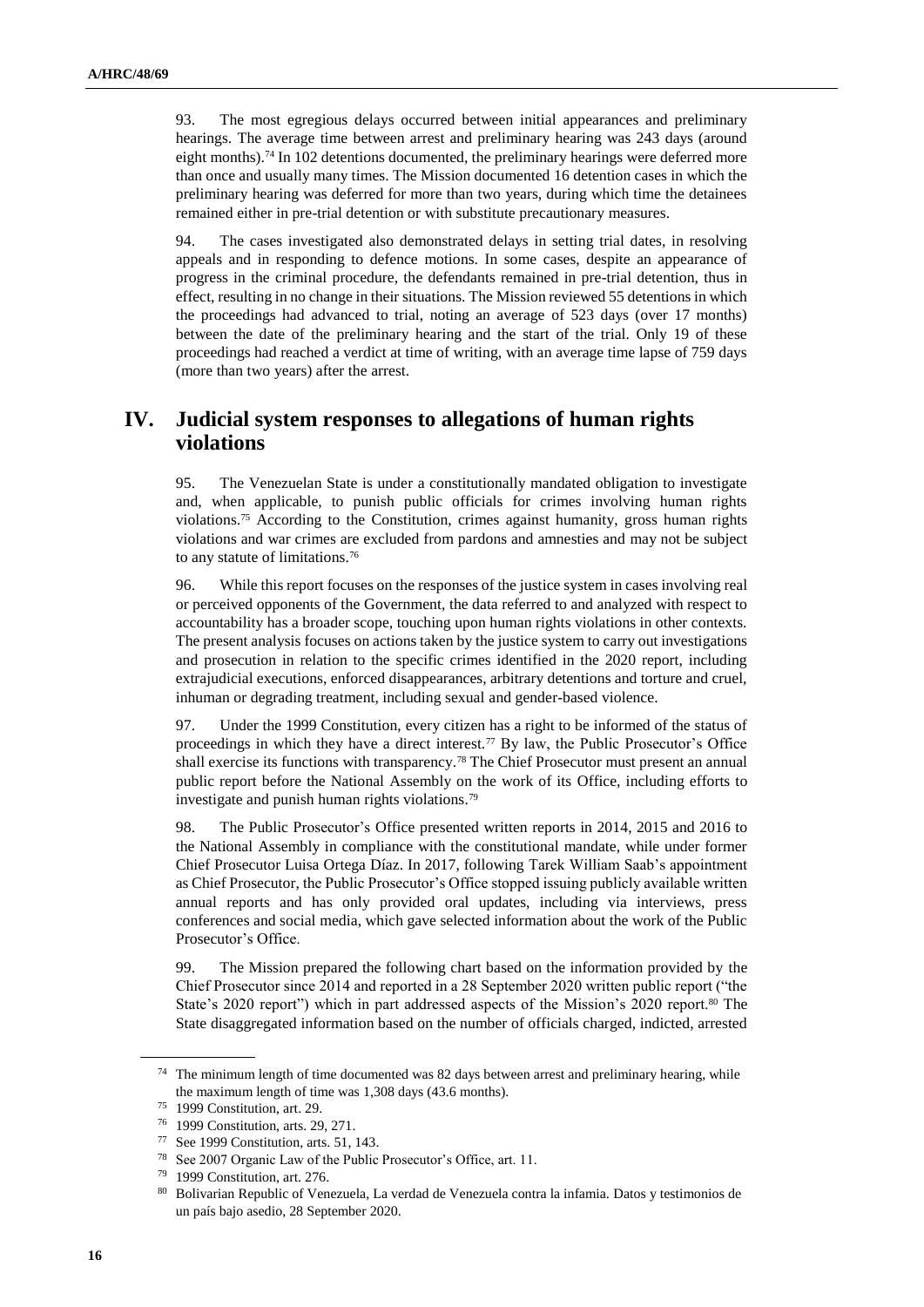and convicted, specifying the source and the period covered. However, it did not disaggregate by year, sex or age of the perpetrator, crimes charged, type and severity of penalties or rank of the individuals investigated, charged, indicted or convicted.

Table 1

#### **Investigations and prosecutions of crimes connected to human rights violations reported by the Public Prosecutor's Office**

| Sources of information and period<br>covered                                      |                   | Officials charged Officials indicted Officials arrested |                   | Officials convicted |
|-----------------------------------------------------------------------------------|-------------------|---------------------------------------------------------|-------------------|---------------------|
| <b>Published 2014 annual</b><br>report                                            |                   |                                                         |                   |                     |
| (January-December 2014)                                                           | 30                | n/a                                                     | n/a               | n/a                 |
| <b>Published 2015 annual</b>                                                      |                   |                                                         |                   |                     |
| report                                                                            | 1,312             | 959                                                     | n/a               | n/a                 |
| (January-December 2015)<br>Published 2016 annual                                  |                   |                                                         |                   |                     |
| report                                                                            |                   |                                                         |                   |                     |
| (January-December 2016)                                                           | 2,441             | 635                                                     | 225               | 226                 |
| February 2018 address to<br>$NCA^{81}$                                            |                   |                                                         |                   |                     |
| (August 2017-February<br>$2018)^{82}$                                             | n/a               | 28                                                      | n/a               | n/a                 |
| <b>August 2019 press</b><br>conference<br>(August 2017-August 2019) <sup>83</sup> | 406               | 695                                                     | 353               | 109                 |
| November 2019 press                                                               |                   |                                                         |                   |                     |
| conference<br>(August 2017-November<br>$2019)^{84}$                               | 505               | 766                                                     | 390               | 127                 |
| <b>August 2020 press</b>                                                          |                   |                                                         |                   |                     |
| conference<br>(August 2017-August $2020^{85}$                                     | 584               | 925                                                     | 450               | 140                 |
| Venezuela State's 2020                                                            |                   |                                                         |                   |                     |
| report                                                                            | 603               | 811<br>$(+35$ civilians) $(+129$ civilians)             | 452               | 127                 |
| (August 2017-August 2020) <sup>86</sup><br>25 February 2021 address to            |                   |                                                         | $(+29$ civilians) | $(+13$ civilians)   |
| $NA^{87}$<br>(August 2017-December                                                | 677               | 1,119                                                   | 519               | 171                 |
| 2020) <sup>88</sup>                                                               | $(+39$ civilians) |                                                         |                   | $(+13$ civilians)   |
| 1 May 2021 press conference<br>(August 2017- May 2021) <sup>89</sup>              | 716               | 1,064                                                   | 540               | 153                 |

100. The Mission notes some discrepancies in the numbers provided by the State, in particular between the numbers reported in the August 2020 press conference and in the

<sup>81</sup> National Constituent Assembly.

<sup>82</sup> YouTube video, speech of Chief Prosecutor Tarek William Saab before the National Constituent Assembly, 21 February 2018.

<sup>83</sup> YouTube video, Press conference of Chief Prosecutor Tarek William Saab, 9 August 2019.

<sup>84</sup> YouTube video, Statement of Chief Prosecutor Tarek William Saab on the 50th anniversary of the Public Prosecutor's Office, 27 November 2019.

<sup>85</sup> YouTube video, Press conference of Chief Prosecutor Tarek William Saab, 20 August 2020.

<sup>86</sup> State's 2020 Report.

<sup>&</sup>lt;sup>87</sup> National Assembly.

<sup>88</sup> YouTube video, Speech of Chief Prosecutor Tarek William Saab before the National Assembly, 25 February 2021.

<sup>89</sup> See YouTube video, Press conference of Chief Prosecutor Tarek William Saab, 1 May 2021. Public Prosecutor's Office, press statement dated 1 May 2021.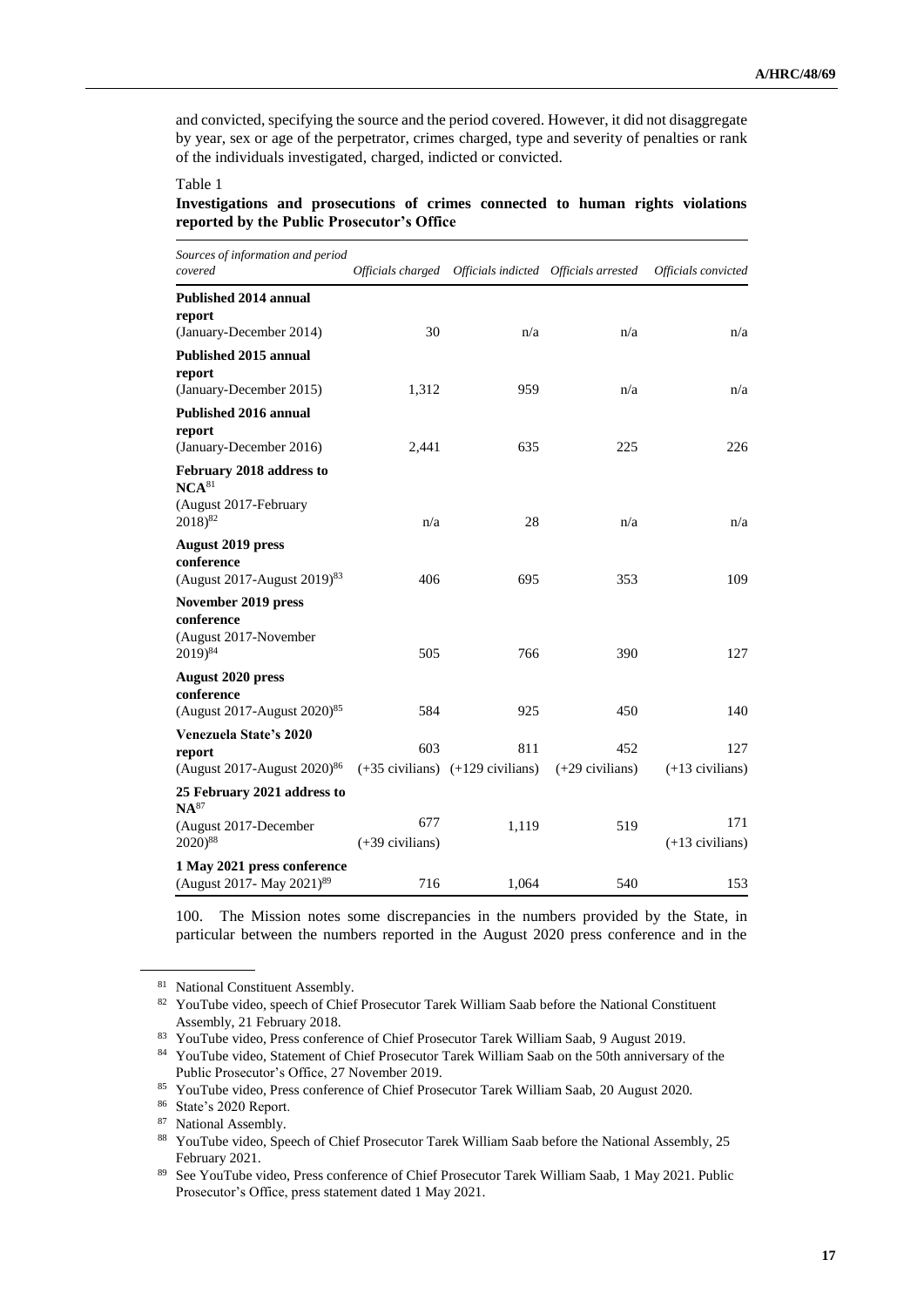Venezuela State's 2020 report, although both sets of numbers were said to have covered the same period (August 2017 to August 2020);<sup>90</sup> and between the numbers reported in the 25 February 2021 address to the National Assembly and the Chief Prosecutor's 1 May 2021 press conference.

101. The Ombudsperson's Office has a mandate to assist in providing accountability for human rights violations.<sup>91</sup> It is under an obligation to produce an annual report on its work.<sup>92</sup> At the time of writing, annual reports were publicly available for 2014, 2015, 2016, 2017 and 2020, but not for 2018 and 2019. This information provided insights into its work. It would appear, nonetheless, that the activities reported by the Ombudsman's Office in relation to the large numbers of complaints it received fall short of fulfilling its constitutional role to further, defend and oversee rights and guarantees established under the Constitution and in human rights treaties.

102. In a 1 May 2021 press conference, the Chief Prosecutor reported progress in what he called emblematic cases,<sup>93</sup> having received questions about the Preliminary Examination of the Office of the Prosecutor of the International Criminal Court. The Preliminary Examination concerns the treatment of Government opponents or persons perceived as such in detention since at least April 2017.94 The Chief Prosecutor referred specifically to three cases investigated by the Mission: Fernando Alberto Albán, Rafael Acosta Arévalo and Juan Pablo Pernalete. The Mission observes that in all three cases, the scope of investigations is either limited to less serious crimes or only the lowest-level perpetrators face criminal prosecution, or both.

103. The Mission reviewed the status of domestic investigations and proceedings concerning all 19 cases included in its 2020 report involving targeted repression against real or perceived opponents of the Government. Other than the cases of Fernando Albán, Rafael Acosta Arévalo and one other case, the information available to the Mission does not indicate that there were tangible, concrete and progressive investigative steps undertaken.

104. The Mission contacted victims, families and lawyers in connection with all 19 cases. With the exception of the three cases mentioned, all reported that they had not been contacted by prosecutorial or judicial actors for witness statements nor notified about any procedural steps or other measures taken. At time of writing, Venezuela had not responded to the Mission's requests for further information about these cases.

105. In total, in the period between 2014 and May 2021, the State reported that between 379 and 397 State officials were convicted for human rights violations. The limited availability of public information regarding prosecutions in such cases, and in particular the lack of disaggregated data, creates significant challenges in assessing the Government's efforts to investigate and prosecute human rights violations.

106. The public information reviewed by the Mission did not provide any suggestion that the State was carrying out investigations into responsibility for violations further up the chains of command. Instead, the cases referenced in the Government's reports suggest that only lower-level perpetrators faced criminal prosecution. If high-level officials, including those identified in the Mission's 2020 report, were subject to criminal prosecutions, they

<sup>&</sup>lt;sup>90</sup> In the August 2020 press conference, the Chief Prosecutor reported that 925 officials had been indicted, while the State's 2020 report cited 811 officials indicted. The August 2020 press conference reported 584 officials charged, while the State's 2020 report cited 603 officials charged. The August 2020 press conference reported 450 officials arrested, although that number in the State's 2020 report was 452.

<sup>91</sup> 1999 Constitution, arts. 280-281.

<sup>92</sup> See 1999 Constitution, art. 276; 2004 Organic Law of the Ombudsperson's Office, art. 30; Organic Law of the Citizen Branch, Published in the Official Gazette No. 3.310, 25 October 2021, art. 65.

<sup>93</sup> See 1 May 2021 press conference.

<sup>94</sup> ICC-OTP, Report on Preliminary Examination Activities 2020, 14 December 2020, paras. 202-203, 206.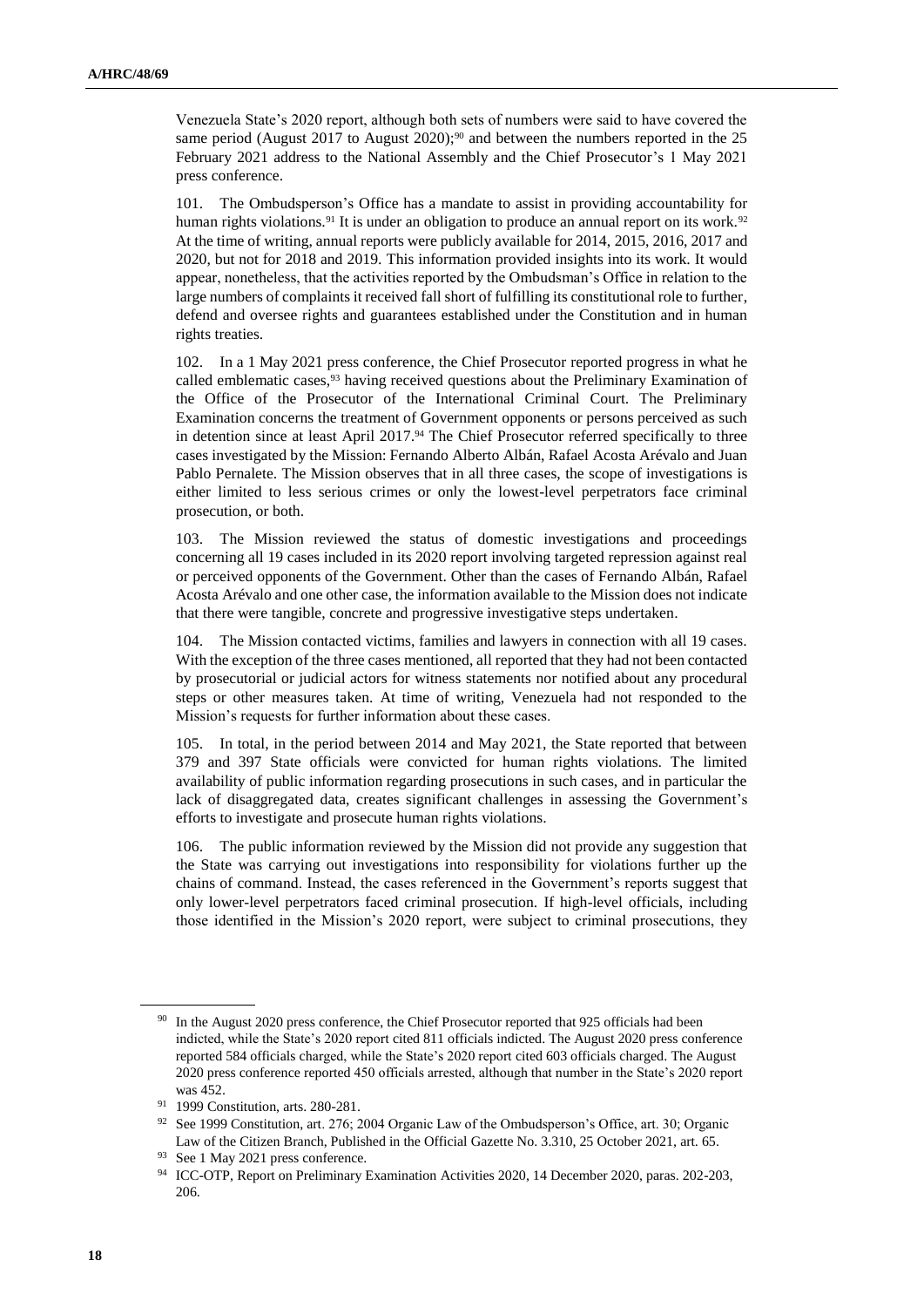would have been subjected to a process to lift their immunity (*antejuicio de mérito*), as required by law.<sup>95</sup>

107. Beyond the investigations and prosecutions of perpetrators, victims and their families have the right to know the truth about the circumstances in which violations took place. In the cases examined, family members and lawyers consistently indicated that, despite multiple requests, they were denied meaningful access to case files and other essential information. Crucial pieces of evidence remained undisclosed, preventing family members and lawyers from making relevant submissions. At the time of writing, victims still faced serious obstacles to their right to know the truth about the events, and attempts to bring those involved to justice continued.

# **V. Conclusions and Recommendations**

108. The erosion of the justice system's ability to protect human rights and prevent State sponsored crimes perpetrated against sectors of Venezuela's population predated the Mission's mandate for reporting, which begins in 2014, but it has continued in recent years, as the Government has built upon and taken advantage of the system in place.

109. The selection and discipline of judges and prosecutors outside of the requirements of the 1999 Constitution and subsequent laws, in particular the appointment of provisional judges and prosecutors, and their dismissal outside of formal processes ensuring guarantees, has been especially detrimental to the independence of the justice system.

110. The Mission has reasonable grounds to believe that judges and prosecutors in the cases examined have denied, as opposed to guaranteed, some rights to real or perceived government opponents, in response to interference from political actors or from within the judicial or prosecutorial hierarchy. Irregularities in cases before specialized terrorism courts were especially prevalent.

111. The Mission has reasonable grounds to believe that prosecutors and judges failed to protect real and perceived opponents of the Government from arbitrary arrest and detention, by accepting or, in some cases, providing legal cover for illegal arrests, made without warrants and often justified as *in flagrante delicto* when facts indicate otherwise.

112. Judges ordered pre-trial detention as a routine, rather than an exceptional measure and without providing sufficient or appropriate justification. At times, judges ordered pre-trial detention in SEBIN or DGCIM facilities, despite the risk of or commission of torture, even when detainees denounced or displayed signs consistent with torture in courtrooms.

113. The Mission has reasonable grounds to believe that prosecutors and judges at times played key roles in arbitrary detentions by sustaining arrest warrants, pre-trial detention orders and criminal charges based on facts and supporting evidence that did not involve criminal acts or individualize the defendant's participation. In some cases, prosecutors and judges sustained detentions or charges on the basis of illegally-obtained, manipulated or fabricated evidence, including evidence obtained via torture or coercion.

114. In addition to interfering with the right to an expeditious process, frequent procedural delays beyond legal timeframes resulted in the harmful effect of extended periods of pre-trial detention or precautionary measures, with devastating effects on the lives of suspects, including their physical and mental health, and those of their families.

115. The Mission has reasonable grounds to believe that justice system actors are also responsible for depriving detainees of their right to legal defence, at times refusing to appoint private defence lawyers and insisting that they be represented by public defenders. Court officials have refused to provide defence lawyers with access to crucial legal documents.

<sup>&</sup>lt;sup>95</sup> 1999 Constitution, arts. 200, 266 (1)-(2). The high-level officials include the President; the Vice President; Ministers; the Chief Prosecutor; high-command military officials; state Governors; National Assembly members; and Supreme Tribunal of Justice justices. 2012 Criminal Procedure Code, art. 381.